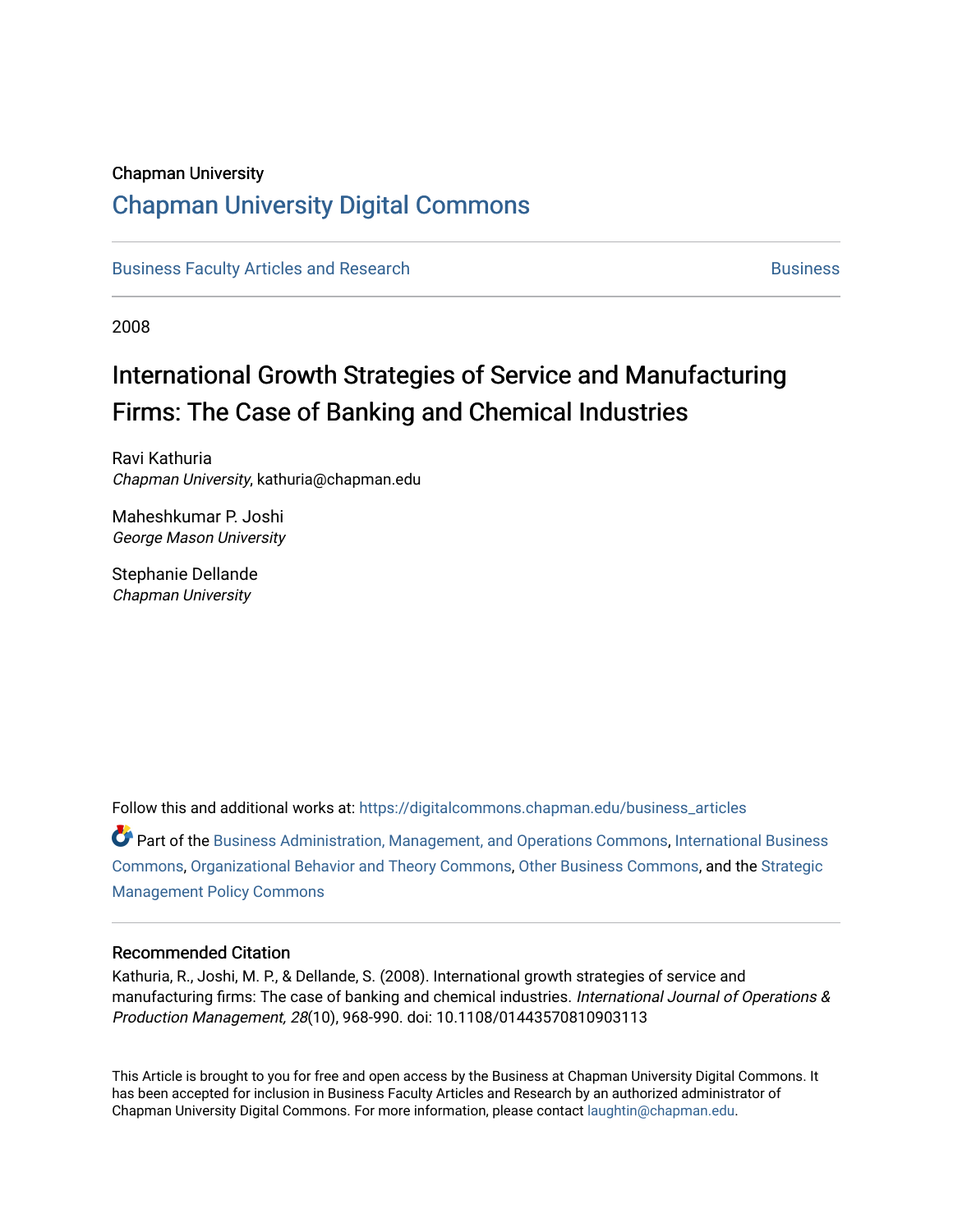# International Growth Strategies of Service and Manufacturing Firms: The Case of Banking and Chemical Industries

# **Comments**

This is a pre-copy-editing, author-produced PDF of an article accepted for publication in International Journal of Operations & Production Management, volume 28, issue 10, in 2008 following peer review. The definitive publisher-authenticated version is available online at [DOI: 10.1108/01443570810903113.](https://doi.org/10.1108/01443570810903113)

Copyright Emerald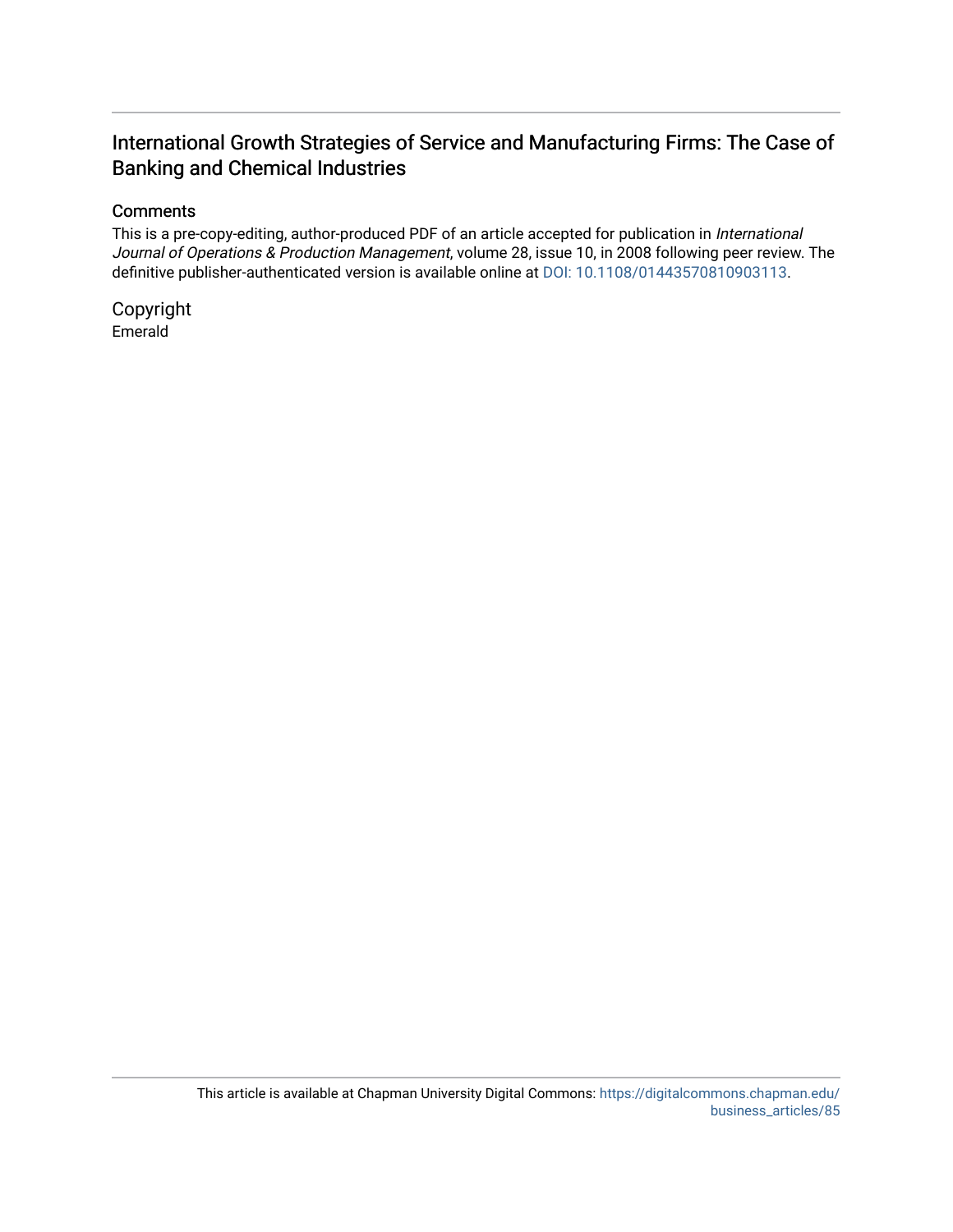# **International Growth Strategies of Service and Manufacturing Firms: The Case of Banking and Chemical Industries**

# **Ravi Kathuria**\*

Argyros School of Business and Economics, Chapman University, One University Drive, Orange, CA 92866 Phone: (714) 628-2703; Fax: (714) 532-6081; e-mail: [kathuria@chapman.edu](mailto:kathuria@sju.edu)

# **Maheshkumar P. Joshi**

School of Management, George Mason University, Enterprise Hall MSN 5F5 Fairfax Virginia, VA Phone: (703) 993 1761; Fax: (703) 993 1870; e-mail: *mpjoshi@gmu.edu* 

## **Stephanie Dellande**

Argyros School of Business and Economics, Chapman University, One University Drive, Orange, CA 92866 Phone: (714) 628-7347; Fax: (714) 532-6081; e-mail: [dellande@chapman.edu](mailto:dellande@chapman.edu)

Submitted to International Journal of Operations & Production Management Original Submission: July 12, 2007 First Revision: March 4, 2008 Second Revision: May 19, 2008

\* Corresponding author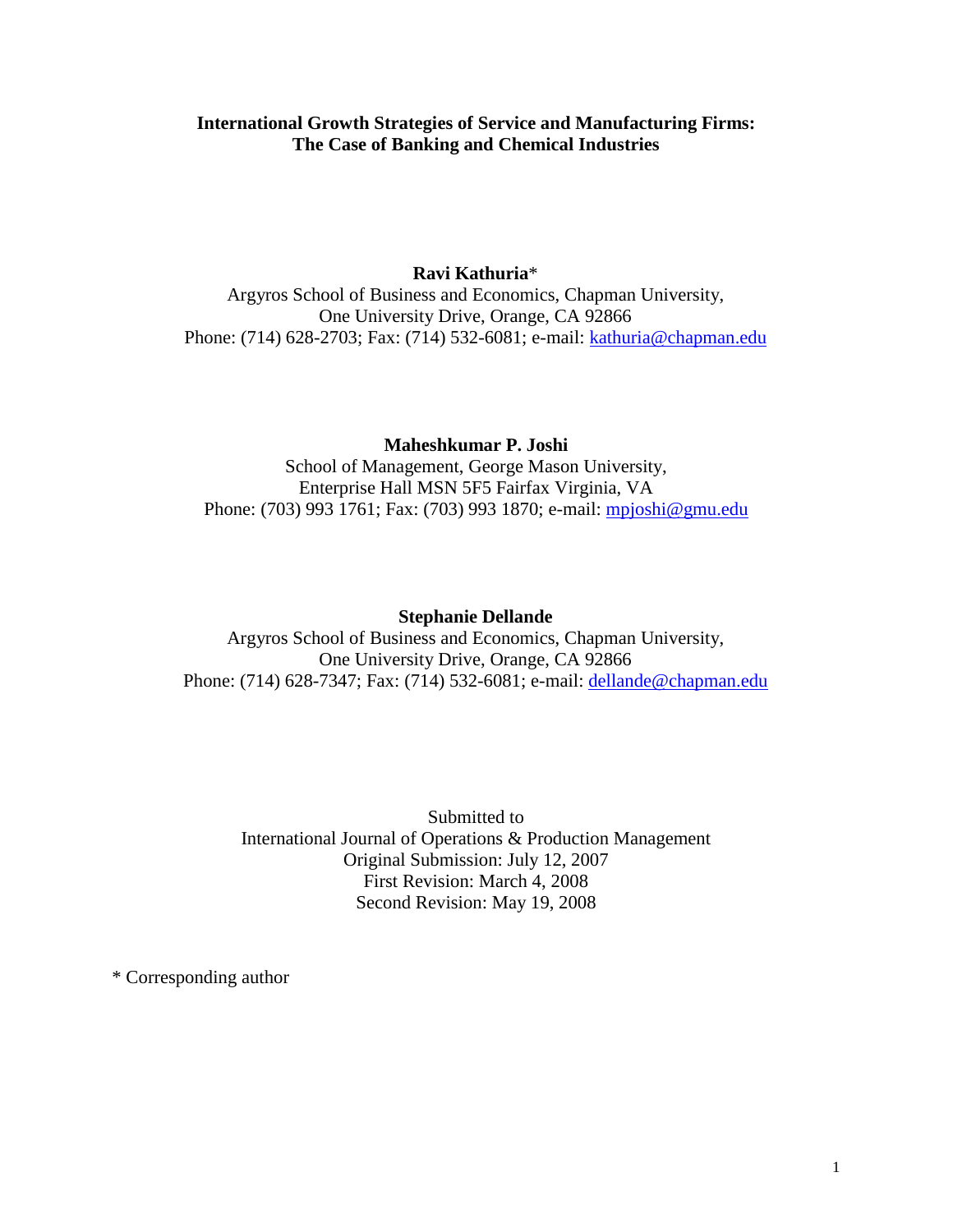# **About the authors**

**Dr. Ravi Kathuria** is a Professor and the James L. and Lynne P. Doti Chair in Operations Management at the Argyros School of Business & Economics, Chapman University located in Orange, California, USA. He worked in the industry and as operations consultant for over eight years before embarking on his Ph.D. His research interests include operations strategy, the Internet and entrepreneurship, management of service firms, and supply chain integration. His work has been published in several leading journals, such as *Journal of Operations Management, Production and Operations Management, Decision Sciences, International Journal of Operations and Production Management, International Journal of Production Research, Omega,* and *Journal of Management Education*. He has presented papers at numerous conferences and has been nominated and awarded best paper distinctions on various occasions, including the *Chan Hahn Prize* for the *Academy of Management Best Paper Award in the Operations Management Division*. He serves on the editorial review boards of *Journal of Operations Management* and *Production and Operations Management.*

**Dr. Mahesh P. Joshi** is an Associate Professor of Entrepreneurship and Global Strategic Management at the School of Management, George Mason University, Fairfax, Virginia, USA. Mahesh received his Ph.D. in Strategic Management and International Management from Temple University, Philadelphia, PA. Dr. Joshi's research interests include corporate entrepreneurship as well as technology management and global strategic change. Dr. Joshi has published articles in journals such as *Strategic Management Journal, Long Range Planning, Journal of Operations Management, Corporate Governance: An International Review, Competitive Intelligence Review, New England Journal of Entrepreneurship, Journal of International Management, International Journal of Production Research, and Journal of Management Education.*

**Dr. Stephanie Dellande** received her Ph.D. from the University of California at Irvine. She is an Assistant Professor of Marketing at Chapman University. Her research interest is in understanding the factors that influence customer compliance behavior in compliance dependent services. Professor Dellande has presented her work at national and international conferences, received awards for her research, and published in top marketing journals, e.g., *Journal of Marketing* and *Journal of Retailing*.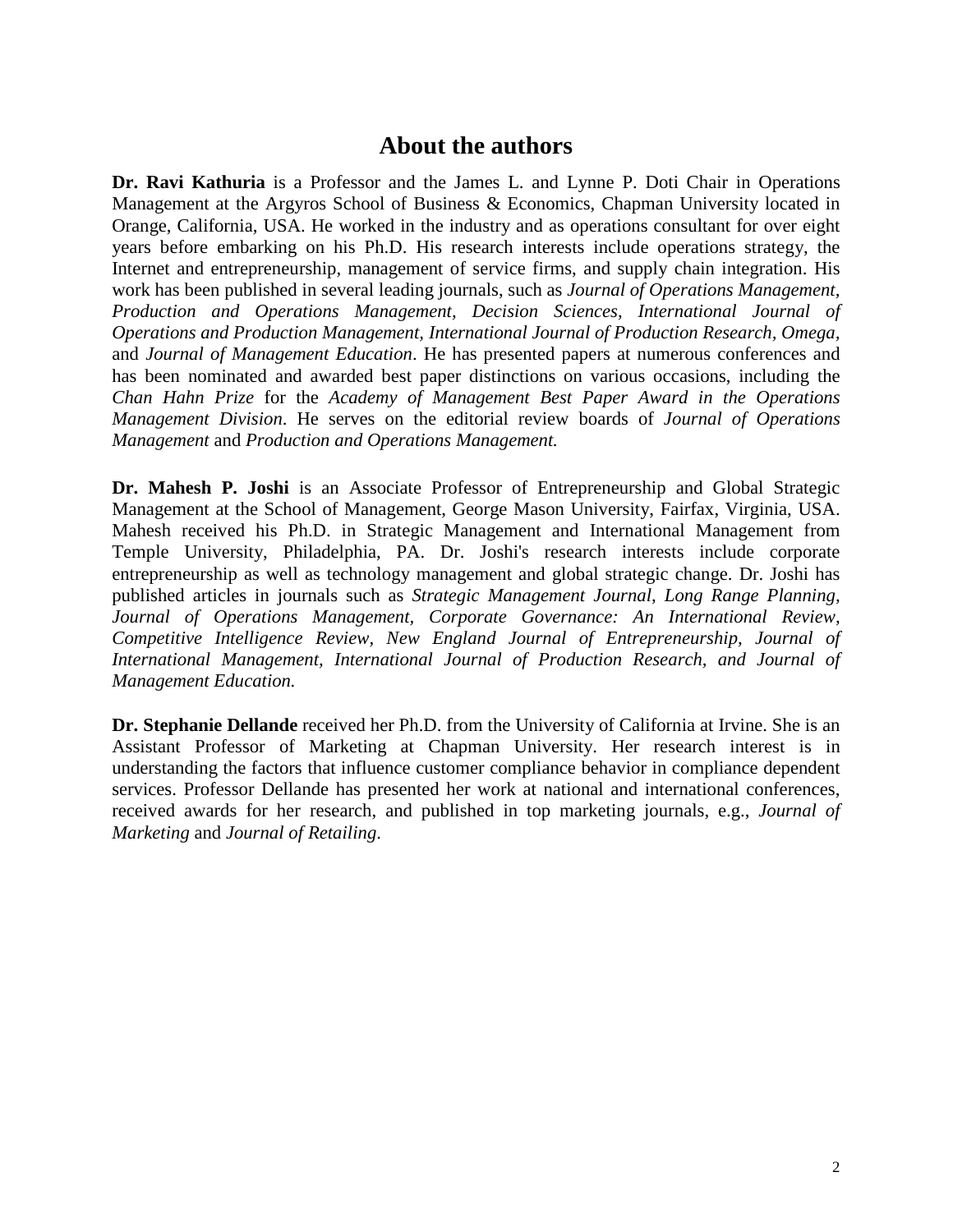# **International Growth Strategies of Service and Manufacturing Firms: The Case of Banking and Chemical Industries**

## **ABSTRACT**

This study furthers research in globalization of services by examining the differences in growth strategies of manufacturing and service firms. We integrate the literature from operations management, strategy management, services marketing, financial management, and international business to build hypotheses regarding the similarities and dissimilarities in the growth strategies of manufacturing and service firms. We use multiple years of secondary data from several sources to test our hypotheses. The results support our contention that indeed service and manufacturing firms view the process of internationalization differently. This differentiated view has implications for the location or internationalization decision of service firms, as a part of either their operations strategy or growth strategy. The data collection methodology applied in this paper is a much needed addition to the research methods portfolio available to operations management researchers.

**Key words**: service operations, international/global issues, service characteristics, growth strategies, strategic alliances, mergers and acquisitions.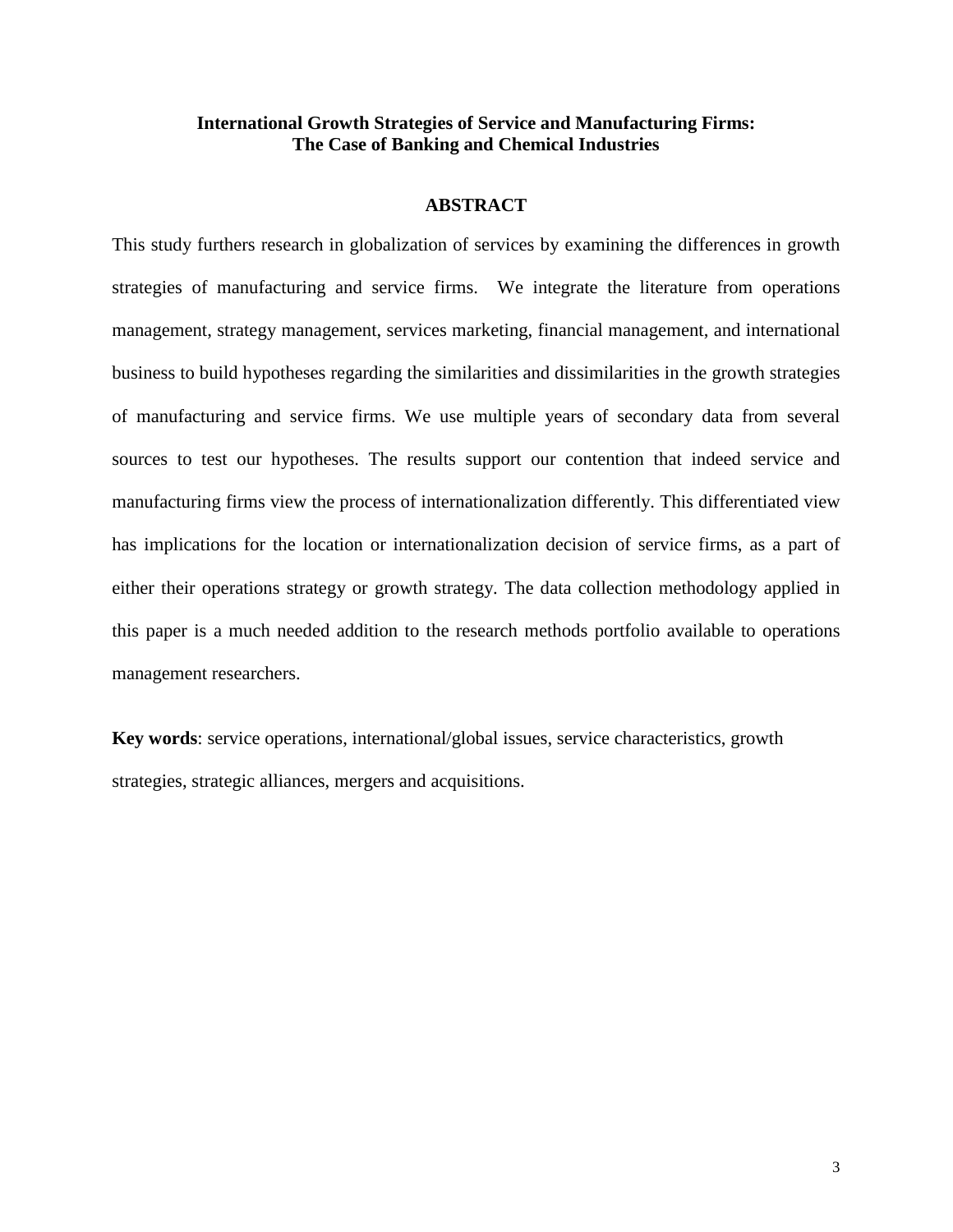#### **INTRODUCTION**

The contribution of the service sector to the Gross National Product (GNP) has increased in both industrialized nations and developing markets (Metters, King-Metters, Pullman, & Walton, 2006), but research efforts in this sector have not kept pace with the growth. The research addressing internationalization of services has been generally lacking. Roth and Menor (2003) underscored the need for "a better understanding of service in a global context", while identifying "boundary-expanding SOM [Service Operations Management] research opportunities". Most researchers accept that services and manufacturing firms are different, and more empirical validation is needed particularly because service characteristics impact strategic operations options and decision making (cf., Contractor, Kundu, & Hsu, 2003; Nie & Kellogg, 1999). We contend that services, such as banks, use different international growth strategies compared to manufacturers, such as chemical firms, due to their distinctive characteristics.

Based on our review of the relevant literature in related fields, such as operations management, strategy management, services marketing, financial management, and international business, we identify several gaps in the literature. First, there is a dearth of empirical studies that have focused on growth strategies of service firms or that have compared differences between the domestic and international growth strategies of service firms. Second, while there are some research efforts that have conceptualized the differences in internationalization activity between manufacturing and service firms (cf., Davis, 2004; Ekeledo & Sivakumar, 1998; Sarathy, 1994), no literature exists that empirically investigates the differences between the two types of firms. Third, while some conceptual and empirical studies have focused on the determinants of internationalization (cf., Erramilli & D'Souza, 1993; Hitt, Bierman, Uhlenbruck, & Shimizu, 2006), few have focused on the distinctive characteristics of goods and services that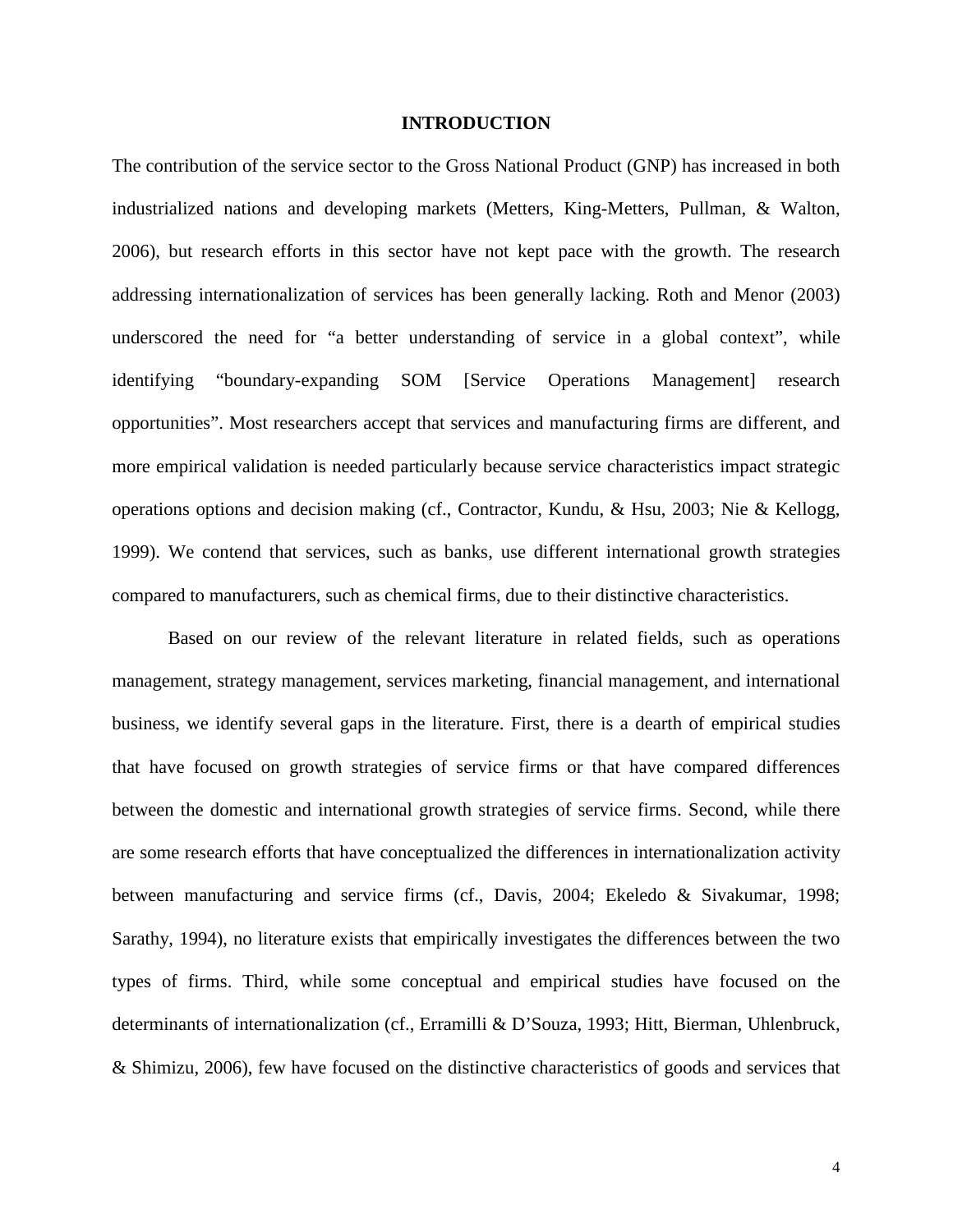differentiate the internationalization of services from manufacturing (cf., Blomstermo, Sharma, & Sallis, 2006; Erramilli & Rao, 1993). Finally, none of the above mentioned literature draws from the operations management field, with the exception of Elango (2005) that focused on plant characteristics.

We posit that the paucity of empirical work comparing internationalization of services and manufacturing is rooted in the difficulty of obtaining data. Specifically, firm level data have been difficult to obtain, thus many researchers have focused on aggregated industry data (cf., Miller & Parkhe, 1998). We use firm level data to test our assertions regarding growth strategies of the two types of firms. Lastly, we demonstrate that triangulation of data helps us to better understand this growing phenomenon of internationalization by service firms. To examine the differences in international growth strategies of service and manufacturing firms, we chose two representative segments. The following section explains our rationale for these choices.

#### **THE SETTING**

OM researchers, such as Chase (1978, 1981) and Chase & Tansik (1983), have suggested that most firms exist on a continuum ranging from pure services to mixed services to pure goods. According to Chase, a key factor that determines the position of a company on the continuum is the level of employee-customer contact. Using the "contact framework," Armistead, Bowman, and Newton (1995) argue that "pure service firms" (e.g. health centers and hair salons) require a higher degree of contact between the firm and the customer whereas "pure manufacturing firms" (e.g. food processors and durable goods manufacturers) entail a lower degree of contact between the firm and the customer. In between the two extremes are "quasi-manufacturing" firms, and "mixed services." The quasi-manufacturing firms, although classified as service firms, require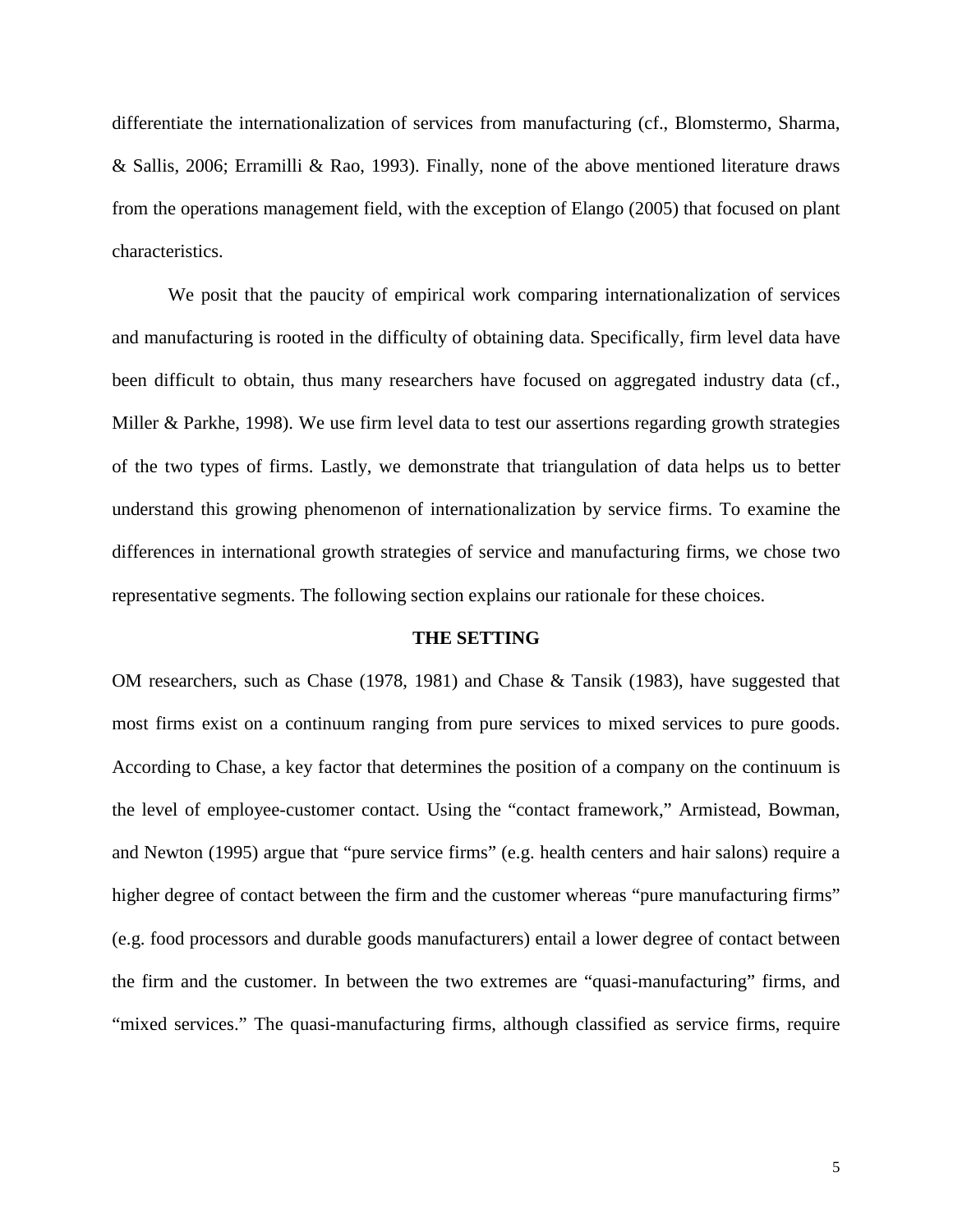virtually no face-to-face contact with customer. Mixed services have elements of both—pure service firms and quasi-manufacturing firms.

In this study, we select banks to represent mixed service firms. The front-office in a bank with tellers and loan officers is a high contact service operation, whereas the back-office where check-processing takes place requires no face-to-face customer contact. The choice of banks also presents an appropriate setting for the following reason. The once highly regulated U.S. banking industry witnessed a significant change in its industry environment as it found opportunities to pursue interstate growth as a result of the enactment of the Riegle-Neal Interstate and Branching Efficiency act of 1994. Around the same time, opportunities for international growth opened by way of worldwide deregulation of the banking sector, due, in part, to the enactment of General Agreements on Trade in Services (GATS) during the Uruguay round. GATS enabled both the European Union and U.S. to open their financial markets and reduce the barriers for globalization of financial services. In our assessment, the regulatory changes with regard to both domestic and international expansion in the banking industry were simultaneous, which presented a fair and equal opportunity for domestic as well as international growth. To further avoid any undue impact of deregulation on growth in domestic or international activity, we allowed a cooling-off period of over two years before starting the data collection.

To represent the manufacturing sector we selected chemical firms, which may be typically viewed as goods manufacturers with a very low level of contact between employees of the firm and its customers. Dessouky, Kijowski, and Verma (1999) assert that, while chemical firms are classified as manufacturing firms, they also are required to practice a service component. The service content in chemical firms is, however, lesser as compared to banks. Choosing these two types of firms, mixed service firms and manufacturing firms with some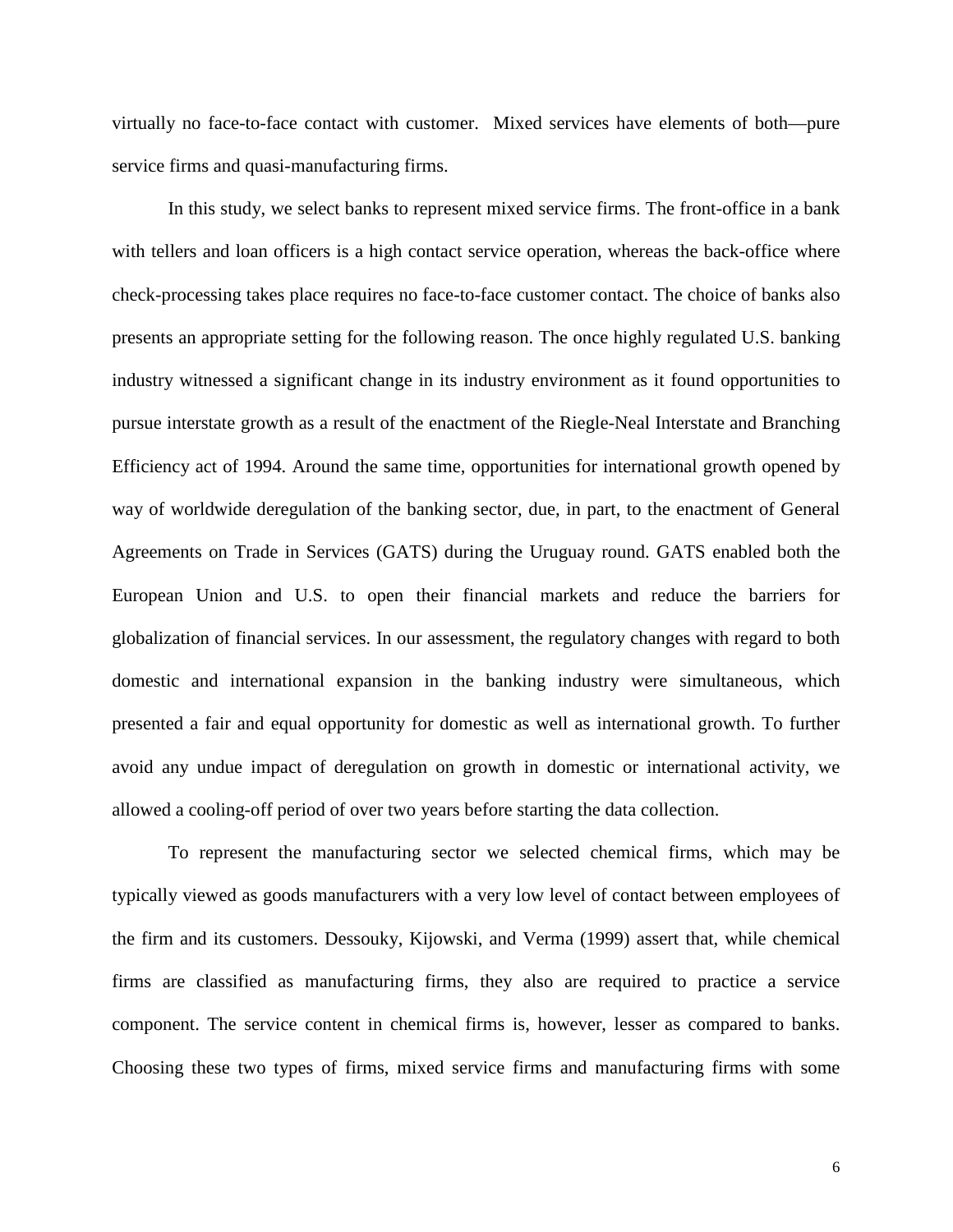service component, will allow for a greater level of generalization, as neither is pure service nor pure manufacturing.

#### **HYPOTHESES**

#### **Growth Activities: Service and Manufacturing Firms**

Firms can grow either by increasing the scope of products and/or services offered or by changing the scope of geography in which they provide their products and/or services. Researchers have argued that in the manufacturing process any part of the value chain of the firm (Porter, 1980) that is tradable, non-perishable, and transportable can be de-linked, thus making the process of international growth easier for manufacturing firms. As long as transportation costs and communication costs are low, there is an incentive for a manufacturing firm to consider de-linking of the value chain to gain an advantage (Langlois, 2004).

Service firms find it more challenging to enter international markets due to the characteristics of intangibility, inseparability, variability, and perishability (Kotler & Armstrong, 1994); importance of customer contact based on communication time, intimacy, and information richness (Kellogg & Chase, 1995); and critical factors of labor intensity, degree of customization, and degree of interaction (Haywood-Farmer, 1988). Inseparability of production and consumption of services makes it difficult to export services, such as banking, because inseparability requires direct involvement or the presence of consumers. In the new changed environment some banks may like to consider more active participation in a foreign country, but starting a new facility or creating a joint venture with a foreign bank in a relatively unknown international location requires understanding of the local culture and establishing an image as a quality service provider (Cook et al., 1999). It may also be more demanding to control the interaction between service provider and consumer in international markets because of varying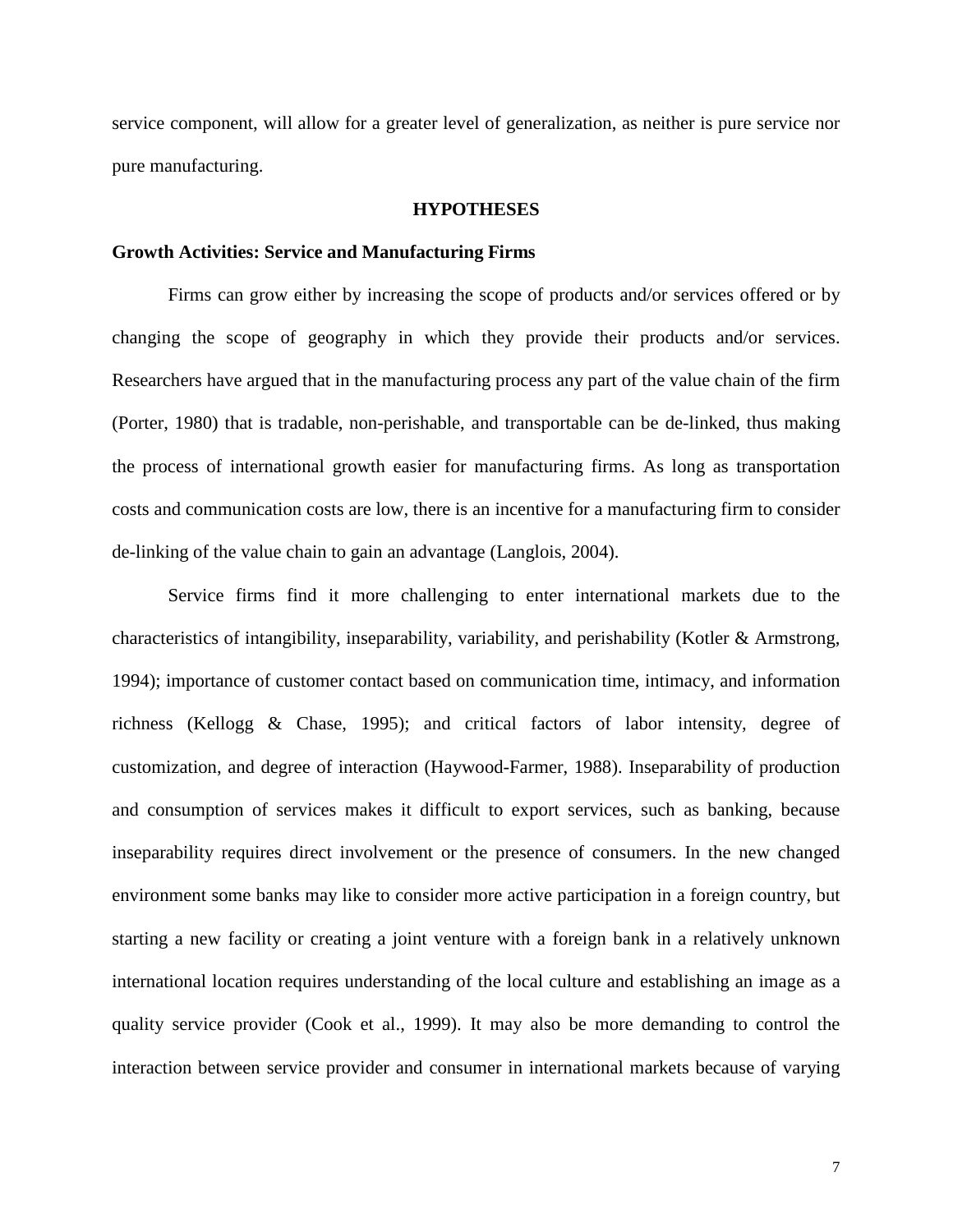customer expectations in those markets (Sarathy, 1994) as compared to the familiar domestic markets. Banks would also be attracted to focus on the domestic markets because firms like to replicate administrative practices that have proven to be successful (Verdú, Gómez-Gras, & Volberda, 2006). This is particularly true if service firms, such as banks, face problems entering foreign markets due to non-tariff barriers, lack of cultural skills, and/or the liability of foreignness (Schulz, 2005).

It takes time to build trust and relationships in foreign markets, which are crucial to the success of many services. While Youngdahl, Kellogg, Nie, and Bowen (2003) found that service customers' satisfaction-seeking behavior is not at all culturally oriented, a larger number of researchers have posited otherwise. For example, Lovelock (1996) observed that high levels of customer interaction and/or demand for customization of services require an understanding of the local culture. Thus, inseparability of production and consumption of a service heightens the risk of entering foreign markets, making it quite challenging for service firms to explore international growth opportunities (Sarathy, 1994; Winsted & Patterson, 1998). Unlike chemical firms, banks cannot completely separate their service 'production' from the customers who consume these services (Domke-Damonte, 2000). As banks or other similar service firms plan to expand internationally they will face higher demand variability (Harvey, Lefebvre, & Lefebvre, 1997). To gain international access, firms will have to be flexible in response to cultural and competitive needs of the foreign market (Campbell & Verbeke, 1994). Similarly, due to the features of heterogeneity and perishability, service firms have to be more flexible in servicing the foreign markets (Meijboom & Houtepen, 2002).

Concerning the growth activities, a manufacturing firm will focus on international market development over product development if it can use existing technological know-how and

8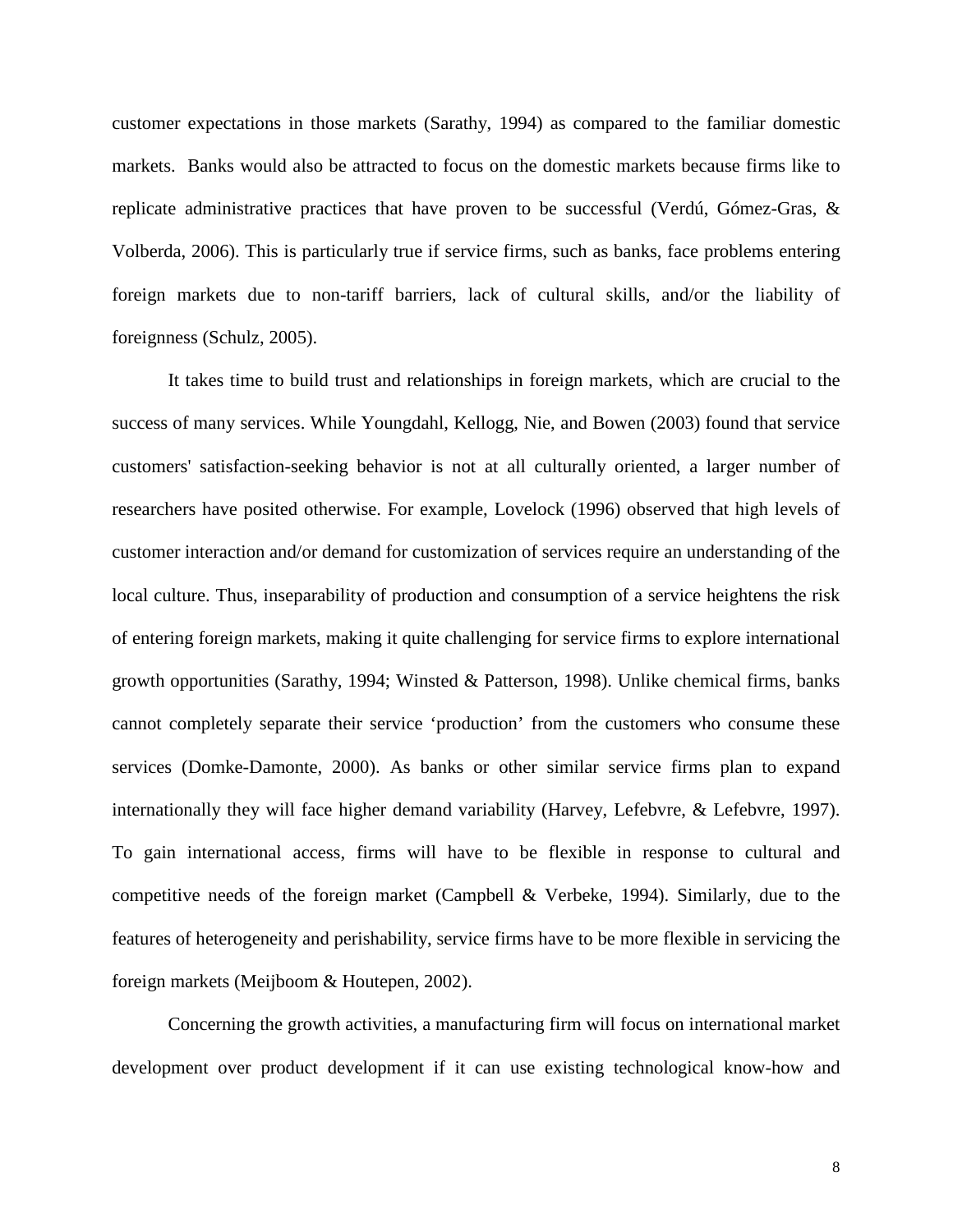minimize its sunk costs (Carman & Langeard, 1980). A service firm, however, may prefer domestic market development over new service development if it can use its existing logistics network. Also, successful service innovations are easy to copy as compared to successful product innovations (Carman & Langeard, 1980). This problem is exaggerated in the context of internationalization because most countries provide stronger patent protections to products as compared to services.

*H1: Compared to manufacturers, such as chemical firms, services, such as banks, will focus a) More on domestic growth activities. b) Less on International growth activities.*

# **Modes of International Growth**

The two primary modes of internationalization besides exports include wholly owned operations (acquisitions or greenfields) and collaborative operations (joint ventures or strategic alliances). Wholly owned operations, where the firm maintains ownership control, have been identified as highly risky, especially in terms of expected profits (Lee & Caves, 1998). The choice of entry modes are based on trade-offs between risks and returns. Risks and returns are correlated with ownership because with higher ownership comes a higher level of control and with higher ownership also comes a higher level of risk due to the greater involvement of the firm in decision-making and commitment of resources (Agarwal & Ramaswami, 1992).

Earlier literature focusing on service firms' modes of internationalization placed emphasis on the transaction cost analysis approach (Erramilli, 1990) where the arguments have revolved around identifying conditions under which a service firm may accept shared control or wholly owned control of the operations (Domke-Damonte, 2000). In recent years, researchers have suggested that transaction cost analysis (TCA) has limitations (Andersen, 1997) in explicating the internationalization mode choices. Madhok (1997) used organizational capability (OC) to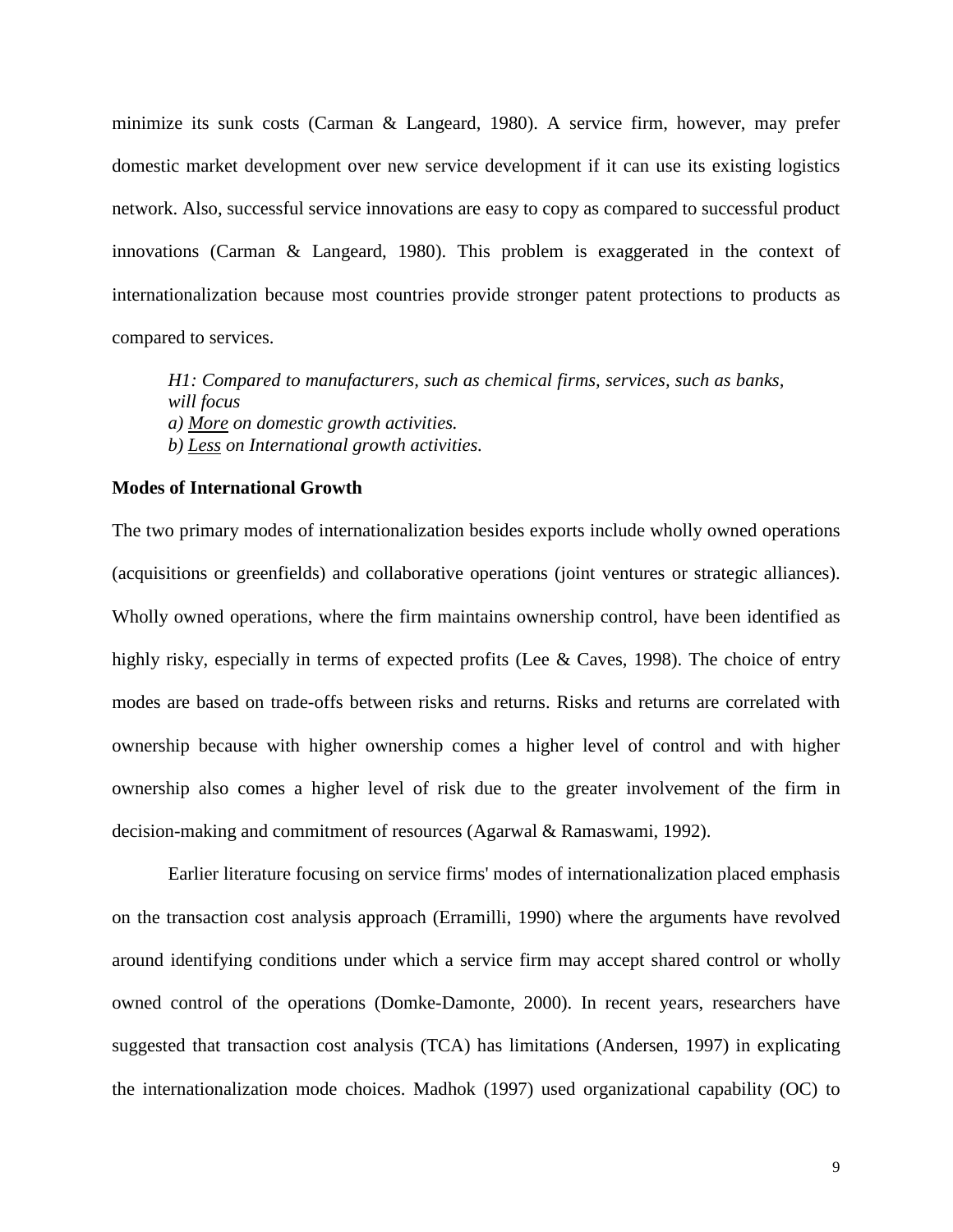examine the issue of wholly owned approaches (acquisitions and greenfield activities) and contrasted them with collaborative approaches (joint ventures and strategic alliances). The OC perspective argues that capabilities allow for and restrict a firm's growth strategy. Firms entering new markets have to assess the need for learning new capabilities required in the new markets. The acquisition of knowledge about a new market and application of this new knowledge could be a slow, gradual, and costly process for a firm, if the requirements for new capabilities in the new markets are very dissimilar (Madhok, 1997) as compared to its present markets.

Ethiraj, Kale, Krishnan, and Singh (2005) link organizational capabilities to the resource based view of the firm. The authors also suggest that a firm's capabilities are context specific and capabilities provide different benefits, while having different costs. Thus, in the context of the present study it may be inferred that service firm capabilities that have served well in the domestic arena need to translate similarly in the international arena. A firm may obtain competitive advantage when a firm combines its know-how (internal knowledge) with the supporting structure that can allow for extracting the benefits of the know-how (Ethiraj et al., 2005).

The knowledge in a firm is broken into either embedded (firm specific) or generic knowledge. When a firm has a high ratio of embedded to generic know-how, its knowledge base would be more firm-specific and thus more difficult to transfer to any other firm (Madhok 1997). If a firm has high degree of embedded knowledge, a collaborative approach (such as licensing) is not an attractive growth strategy to the firm, because the technology would not be as valuable to a licensee as it would be to a licensor. A manufacturing firm with a patent on a product, for example, would prefer wholly owned approaches for internationalization.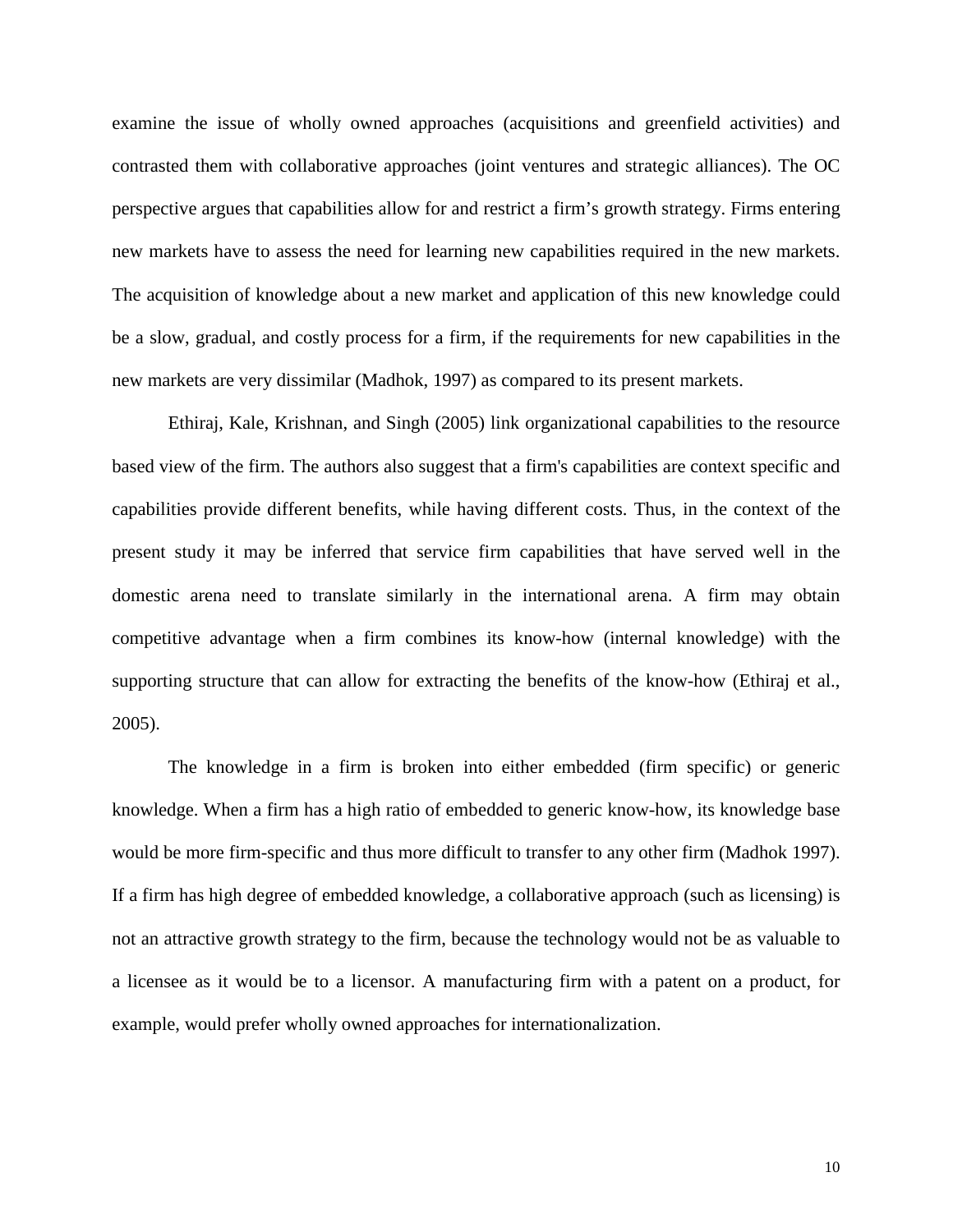The process of learning the local environment does take time (Tschoegl, 1987). For service firms, the issue of control over their operations in a foreign land may be mitigated if they have a good social network in the country that they plan to enter. Alternatively, when a service firm engages in a collaborative activity, it can exercise control without full ownership if it can negotiate alternative control mechanisms, such as veto rights over critical decisions (Blomstermo, Sharma, & Sallis, 2006). Wholly owned international activities face liability of foreignness (Zaheer, 1995) and the need for multiple cultural understanding (Barkema, Bell, & Pennings, 1996), which become a barrier for the investing firms that desire to learn and develop new capabilities (Shimizua, Hitt, Vaidyanath, & Pisano, 2004).

For manufacturers, such as chemical firms, the embedded know-how is critical whereas for services, such as banks, knowledge of the markets is more critical as they need to learn and adapt to the local environment (Cook et al., 1999). Similar to know-how (internal knowledge); market knowledge also could be divided into general (generic) or specific (embedded) knowledge (Madhok 1997). Higher degree of specific (or embedded) market knowledge would require a firm to conduct business in the new country in a way that is very specific to that country. When the embedded knowledge about the market tends to become more specific, the need for customized (non-standard) routines increases too. In the case of services, such as banks, each local market demands that they understand their customers and regulators specific to that market. In such a case, the embedded to generic ratio for market knowledge for banks would be high, while the embedded to generic ratio for internal knowledge (no patents, etc.) would be low and hence such services are more likely to choose collaborative approaches. The collaborative approaches allow services to understand specific aspects of their markets through collaborative partners.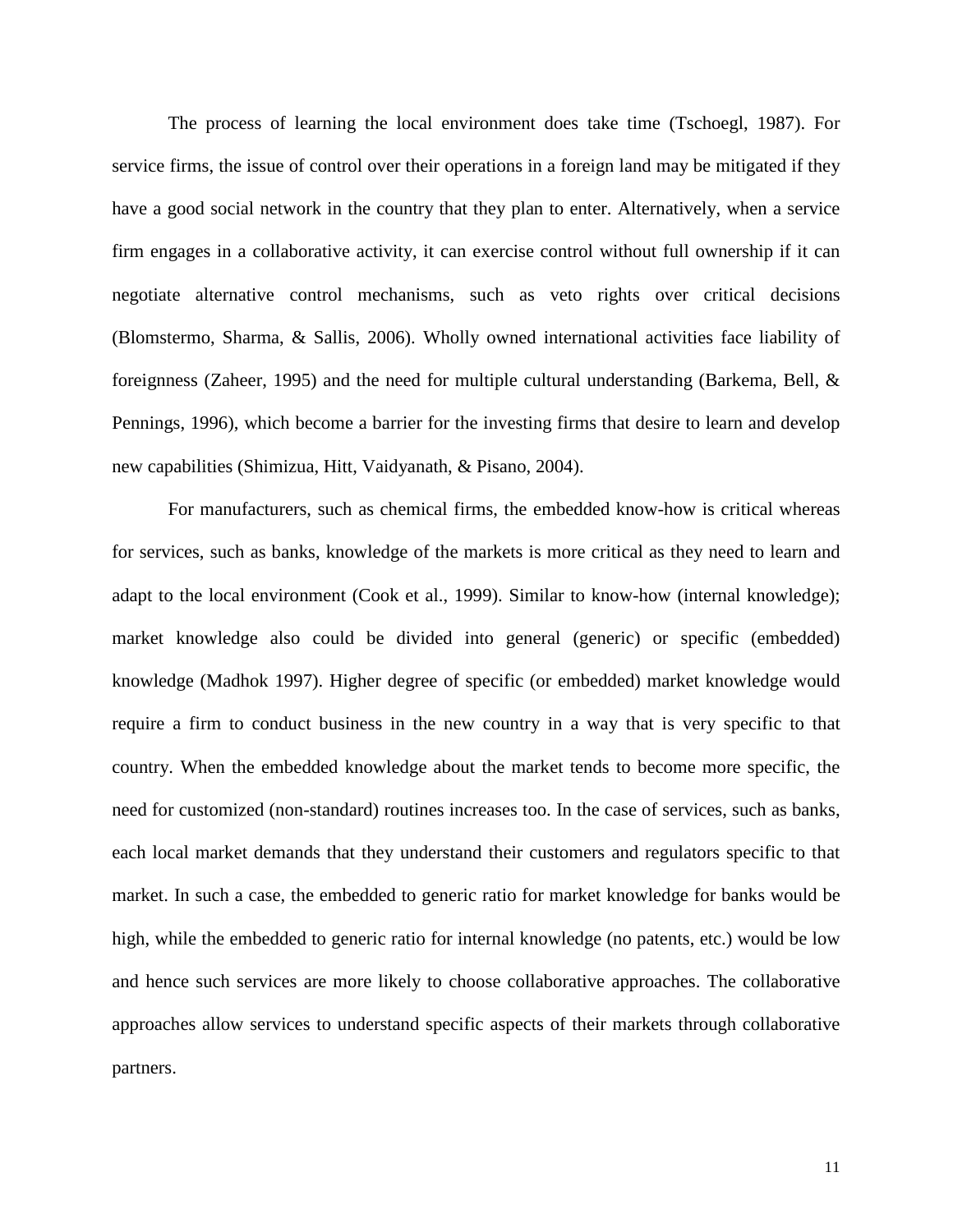Service firms with a lack of country specific as well as competitive market knowledge concerning a foreign market are likely to perceive greater difficulty to internationalize (Eriksson, Johanson, Majkgard, & Sharma, 1997; Shimizua, Hitt, Vaidyanath, & Pisano, 2004). Carman and Langeard (1980) observed that internationalization is riskier for service firms. If a service firm wishes to internationalize, it may decrease the risk by reducing its ownership exposure (Lee & Caves, 1998) in the new markets and make a trade off between risk and return (Agarwal & Ramaswami, 1992) by choosing a collaborative approach. We surmise that firms will prefer wholly owned approaches to market entry when the knowledge base is difficult and hard to share or teach (Kogut & Zander, 1993). We contend that manufacturers, such as chemical firms, as compared to services, such as banks, are more likely to have knowledge based on internal routines, such as their research and development activities, which are harder to teach and sometimes harder to codify and transfer. Hence, manufacturers would prefer wholly owned operations as compared to services. Thus,

*H2: Compared to manufacturers, such as chemical firms, services, such as banks, will focus a) More on creating collaborative international activities, such as joint ventures and strategic alliances. b) Less on creating wholly owned international activities, such as greenfield ventures and mergers and acquisitions.*

# **DATA COLLECTION AND RESEARCH METHODOLOGY**

The majority of empirical studies examining service firms' international activities have relied on survey based data due to the difficulties 'in obtaining complete and reliable data from secondary sources' (Ekeledo & Sivakumar, 1998: 286). Realizing the difficulties related with data collection from secondary sources, we collected and triangulated data for our concerned firms from various sources. We chose relatively large firms because based on the eclectic theory of international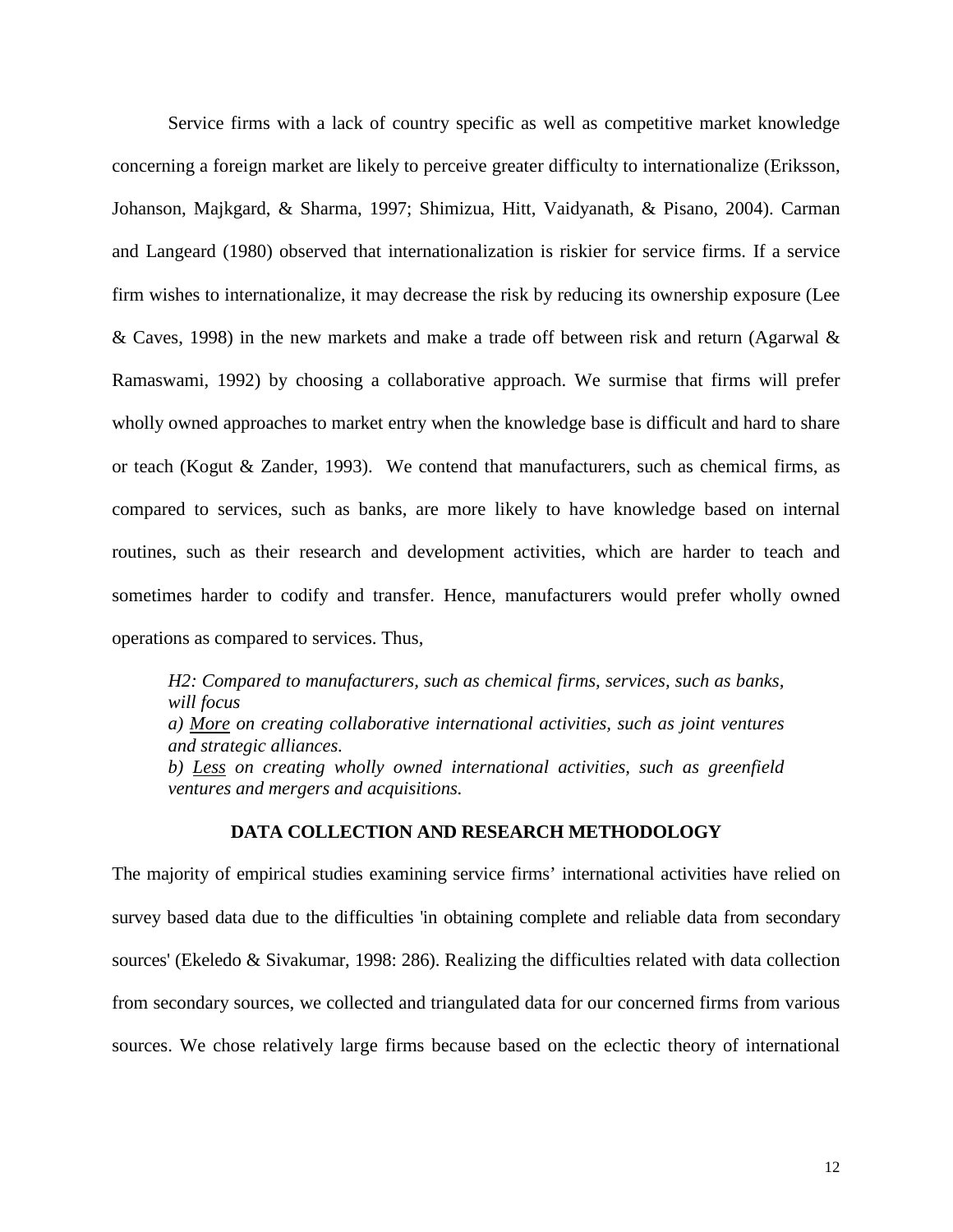business (Dunning, 1989), size is positively related with the internationalization activities (Javalgi, Griffith, & White, 2003).

Our choice of large firms listed in *Fortune* magazine was driven by the rationale that if we are going to find international activities it is more likely to be among larger firms. The April 1998 issue of the magazine listed 39 chemical firms in its *Fortune 500* list and 51 banks. The firms were profiled based on their 1997 activities. Hence these firms became our starting point in the data collection effort. The size based on revenue is as follows. For chemical firms the size went from 10.83 to 39.91 billion US \$ and for banks the size in revenue terms in 1997 ranged from 1.05 to 34.70 billion US \$. Since the growth strategies were observed for the period 1997- 1999, the control variables, such as prior international experience, and size of the firm, were chosen for the prior year, 1996.

#### **International and Domestic Activities by Firms**

We collected data on the international as well as domestic activities for our sample firms for three years, 1997 through 1999, for reasons already mentioned in "The Setting" section. In theory, we could have continued to collect data for a few additional years, however, the problem was that many banking firms merged and by the year 2001 about  $1/3<sup>rd</sup>$  of the starting sample had either been acquired or merged, which would leave us with a very small sample size.

#### **Source of Data**

Our database was prepared by combining various secondary sources. As can be seen from Table 1, we use 14 different sources for our independent, dependent, and control variables. We first used the *Fortune 500* list, which was then subjected to news announcements in the *Business and Industry Reports*. The growth activities of our sample firms were culled from this database and analyzed using a content analysis approach. If there were problems with name changes, etc.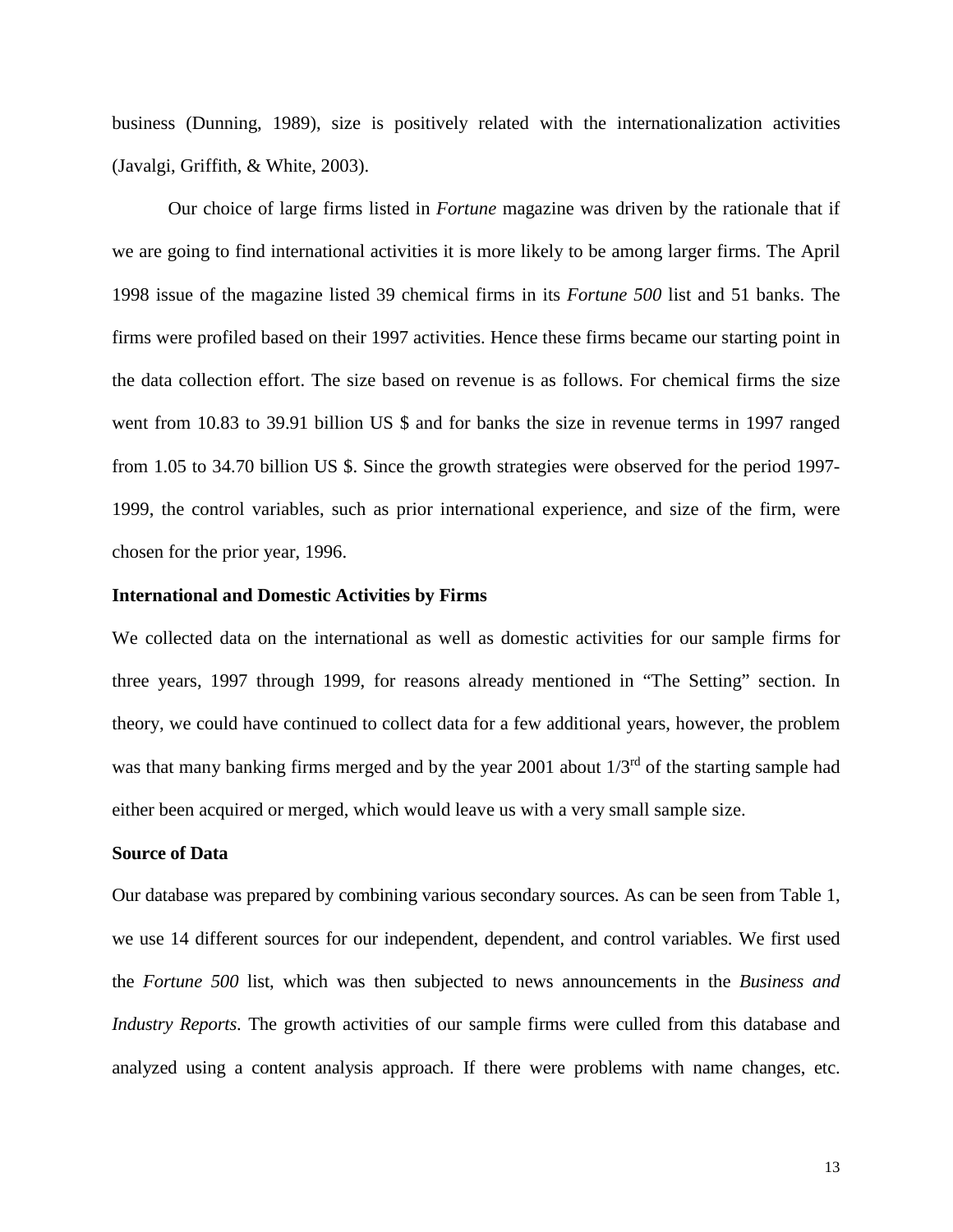"*Hoover's Online*" was used to sort out such problems. Lastly, to complete the data set, including additional control variables, several published sources besides Compustat were utilized. These include, *S&P Industry Surveys, EDGAR* Web site*, America's Corporate Families Volume I and III, Directory of Corporate Affiliations Volume 3, Ward's Business Directory of U.S. Private and Public Companies,* FDIC Web site*,* and *Thomson Financial* database.

# \_\_\_\_\_\_\_\_\_\_\_\_\_\_\_\_\_\_\_\_\_\_\_\_\_\_ Insert Table 1 here \_\_\_\_\_\_\_\_\_\_\_\_\_\_\_\_\_\_\_\_\_\_\_\_\_\_

Using *RDS Business and Industry Reports*, we analyzed the news announcements concerning the chemical firms and banking firms in our sample (90 firms in total) for the years 1997-1999. We focused on obtaining factual information, not planned activities or rumored activities, from the news items listed on the RDS database. The activities of each firm, international or domestic, were put into an Excel sheet that provided specific information, such as, domestic vs. foreign activities, choice of mode of entry, etc.

#### **Control Variables**

We collected data on control variables as follows. Prior net income, as a measure of past performance, was primarily collected from a database called "*Research Insight*," formerly known as "*Compustat.*" We started collecting data for our sample firms in 2004. Many of the firms in our sample were by then acquired or merged and hence they were not actively traded on the stock exchanges. The *Research Insight* database is difficult to navigate when ticker symbols are not active. For such firms, we collected data from the "*S & P Industry Surveys.*" When it was difficult to track firms in either of the above mentioned databases due to name changes, etc., *Hoover's Online* was used. When all else failed, we visited the "*EDGAR*" Web site maintained by the SEC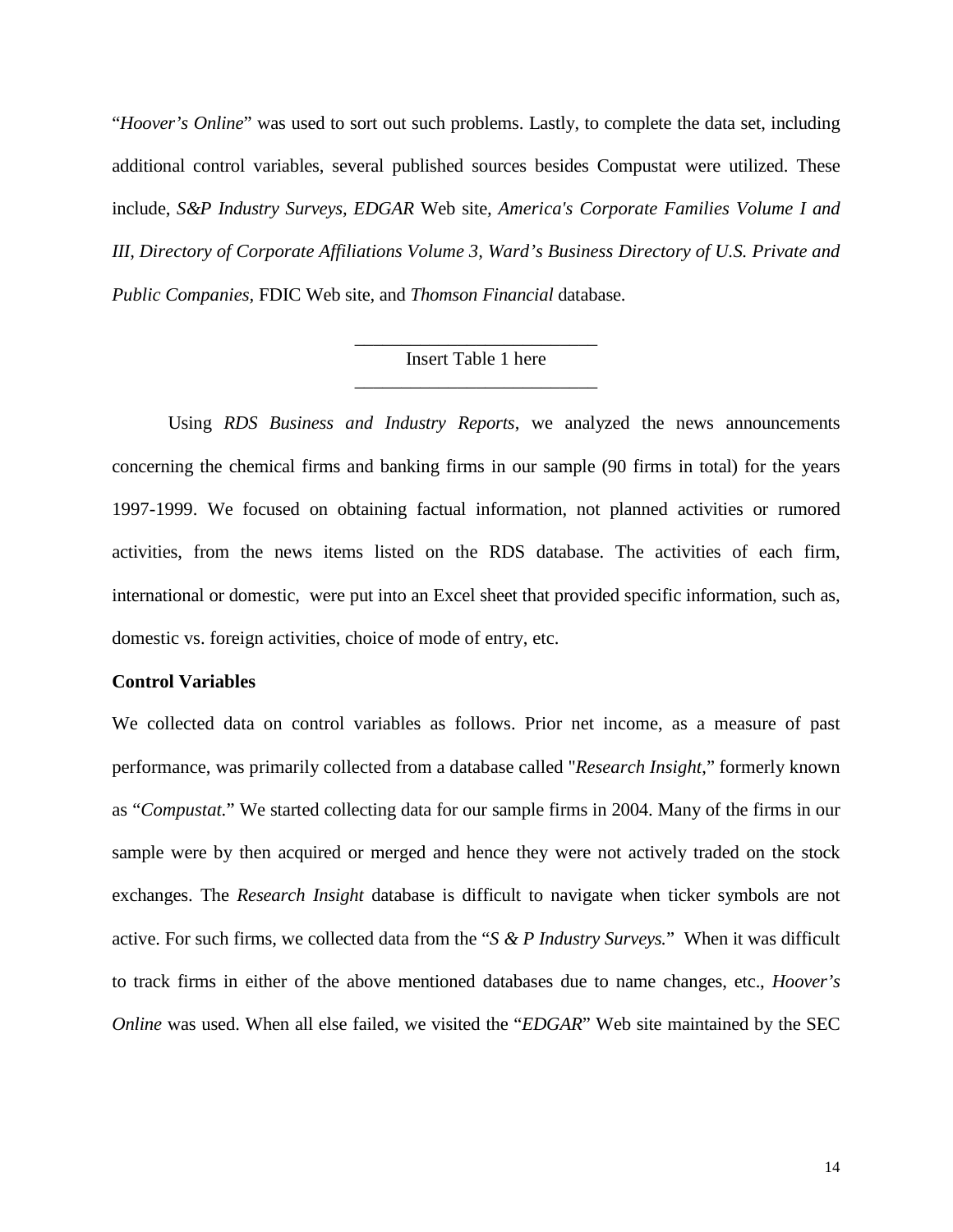and obtained net income details from the annual performance reports (10-K Forms) submitted by the firm to the SEC for the years under consideration.

To check the potential of industry concentration in our sample, we calculated the Herfindahl measure as the sum of squared percent of operating revenue of each participating firm based on 1996 data that was obtained from the same data sources as for the net income. The denominator, total industry revenue for the chemical industry, was obtained from the "*Ward's Business Directory of U.S. Private and Public Companies*." The denominator for the banking industry was obtained from the *Federal Deposit Insurance Corporation,* where all U.S. banks have to report their financials. The measure was used to compare industry concentration in the two samples. The measure was later transformed into a related control measure but at the firm level (RELREV), expressed as operating revenue relative to the total industry revenue, which accounts for the relative size of the firm in our sample.

The second control variable was the prior international experience. It was operationalized as the ratio of a firm's foreign subsidiaries to total (foreign + domestic) subsidiaries of the firm in the year 1996. Most of the data for domestic subsidiaries up to 1996 were obtained from *America's Corporate Families Volume I*. The international subsidiaries up to 1996 were obtained from the related publication titled *America's Corporate Families and International Affiliates Volume III*. At times the data were missing in these publications and additional data for international subsidiaries up to 1996 were obtained from the *Directory of Corporate Affiliations Volume 3*. When these sources did not provide required information, we used *Moody's Bank and Finance Manual*. The third control variable was the size of the firm, operationalized as the number of employees. The data for this measure was obtained from *America's Corporate Families Volume I*.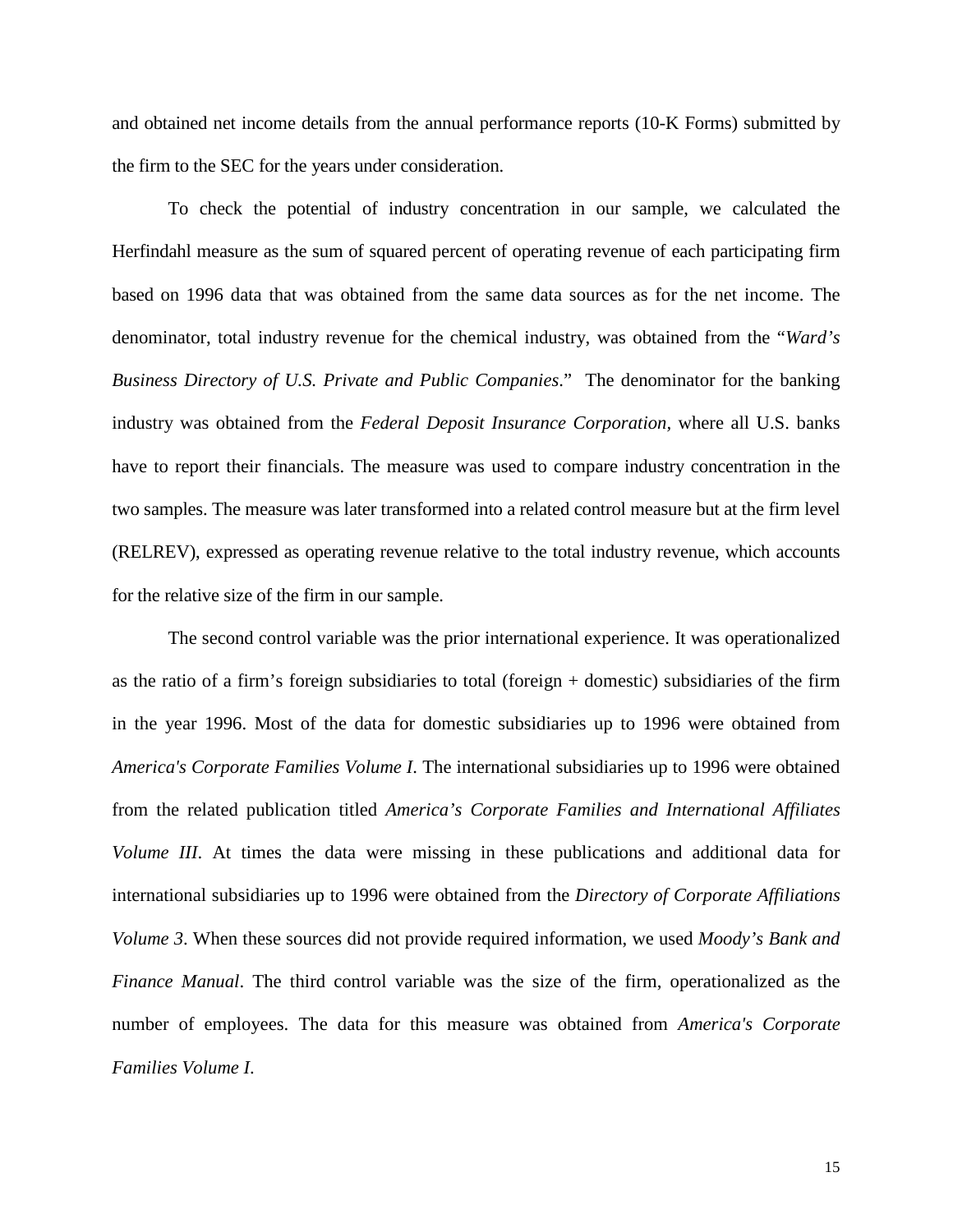#### **Data Analyses**

We applied multivariate analysis of variance (MANOVA) technique using the General Linear Model Multivariate (GLMM) procedure in SPSS 11.5 for Windows. MANOVA was conducted as a two-step process. In the first step, we tested the overall hypotheses of no differences in the means for the different groups. If the overall test was found significant based on the multivariate analysis of variance, the second step involved follow-up analyses to explain group differences.

The two dependent variables used simultaneously in GLMM for testing hypotheses H1a and H1b were the domestic and international growth activity over a three-year period. The two dependent variables used for testing H2a and H2b were the mean scores based on the type of international modes of entry identified as collaborative or wholly owned. The two GLMM models used are shown below. The firm type (FRMTYPE), as either bank or chemical, was used as a factor variable in both models as shown in the equations below:

 $\{ (DOMCOL+DOMWO), (INTCOL+INTWO) \} = f (LNEMP96, RELREV, FRMTYPE) ... (1)$ (PINTCOL, PINTWO) = f (LNEMP96, RELREV, PFRNSUB, FRMTYPE) ………………(2)

Where:

| $DOMCOL -$  | Domestic collaborative activity (Alliances and Joint Ventures)                     |
|-------------|------------------------------------------------------------------------------------|
| $DOMWO -$   | Domestic wholly owned activity (Mergers and Acquisitions, and Greenfields)         |
| $INTCOL -$  | International collaborative activity (Alliances and Joint Ventures)                |
| $INTWO -$   | International wholly owned activity (Mergers and Acquisitions, and Greenfields)    |
| $LNEMP -$   | Natural log of #employees in 1996                                                  |
| $RELREV -$  | Relative revenue                                                                   |
| PFRNSUB-    | Proportion of foreign subsidiaries to total (Past International Experience)        |
| FRMTYPE –   | Type of firm: Bank or Chemical                                                     |
| $PINTCOL -$ | International collaborative activity as proportion of total international activity |
| $PINTWO -$  | International wholly owned activity as proportion of total international activity. |

The first GLMM model in equation (1) for testing H1a and H1b used two control variables as covariates, whereas the second model in equation (2) for testing H2a and H2b used an additional third variable. Two common control variables were relative revenue (RELREV) and another measure of size, operationalized as the natural log of employees in 1996 (LNEMP). The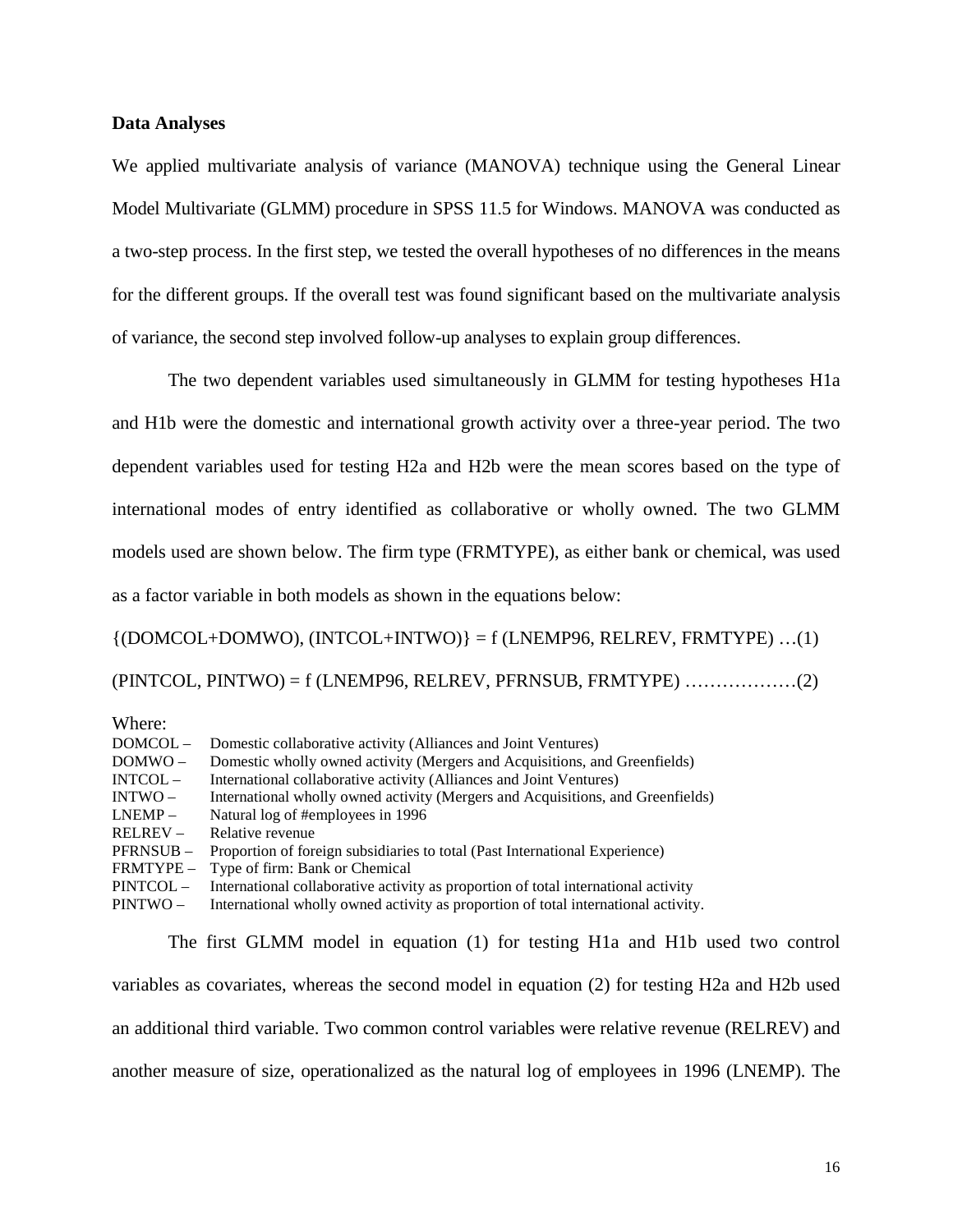logarithmic transformation was used to remove any skewness in the distribution. The second model used prior internationalization experience, operationalized as proportion of foreign to total subsidiaries (PFRNSUB) up until 1996, as an additional control variable. The fixed factor variable, firm type, used as a proxy for the presence or absence of service characteristics was operationalized as a binary variable.

The Herfindahl index, as defined in the previous section, can range from 0 to 10,000. For our sample, it was 142 for firms in the chemical industry and 146 for those in the banking industry. The relatively low, and nearly equal, indexes for the two samples suggest low industry concentration, which implies relatively high degree of competition among sample firms in their respective industries. We developed a related control measure but at the firm level (RELREV), expressed as operating revenue relative to the total industry revenue, which accounts for the relative size of the firm in our sample.

#### **RESULTS**

The descriptive statistics and inter-correlations among study variables for both banks and chemical firms are presented in Table 2. The key assumptions for the use of MANOVA, i.e., normality, homogeneity of variances and covariances, and independence, were tested and successfully met. The MANOVA results and post-hoc univariate analyses of variance (ANOVA) with parameter estimates produced by GLMM for comparisons of domestic and international growth activity between goods producers (chemical firms) and service providers (banks) are presented in Table 3. The four commonly used multivariate statistics (Pillai's Trace, Wilks' Lambda, Hotelling's Trace, and Roy's Largest Root) for the fixed factor of interest, inherent characteristics of an operation captured via firm type as a bank or a chemical firm, are all significant  $(F_{<2,84>} = 17.218, p-value < 0.0001)$ . This factor also explains a significant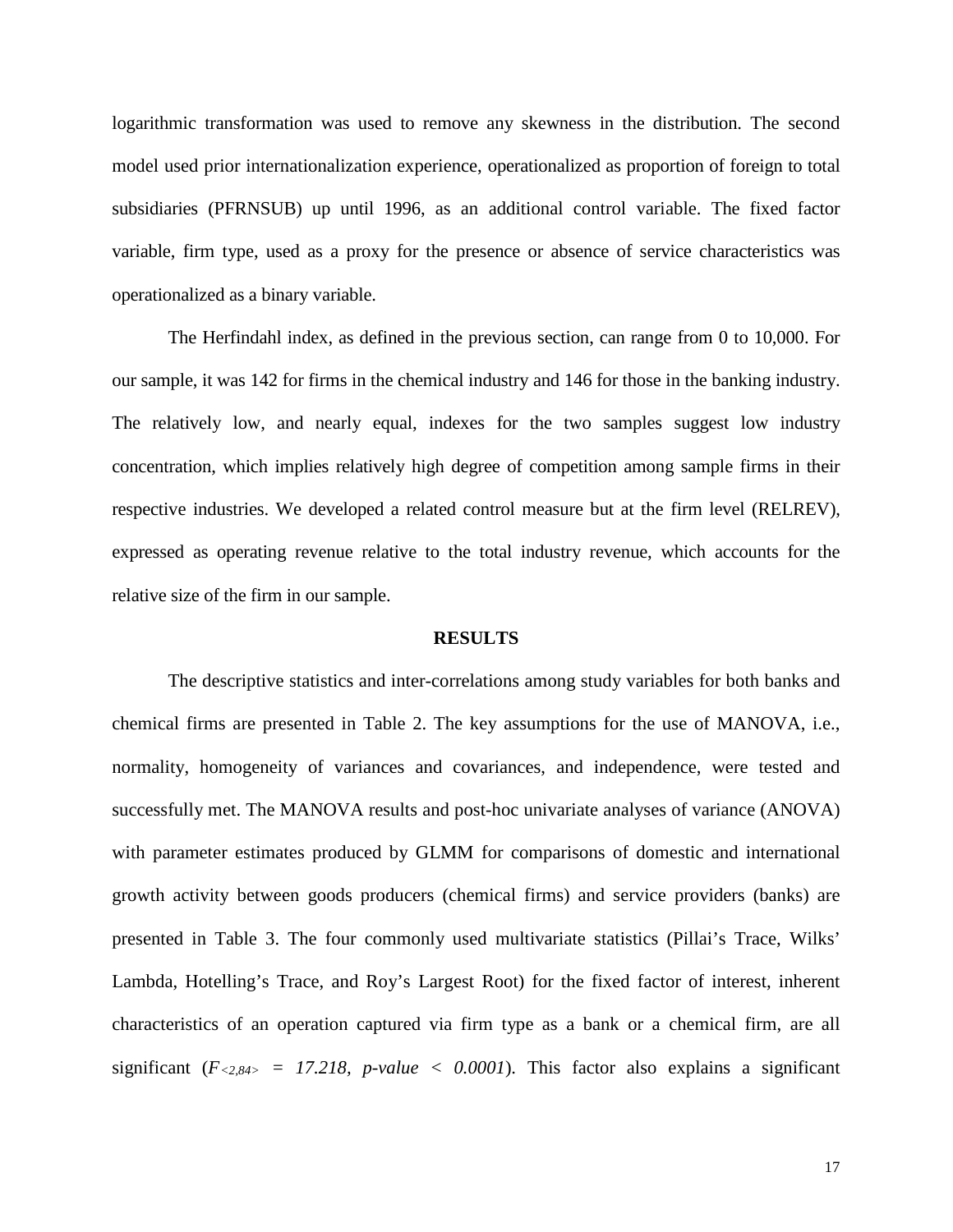proportion of variance (*partial eta-squared 0.291)* in the overall model with a very high observed power equal to 1.00, computed using 5% alpha.

# \_\_\_\_\_\_\_\_\_\_\_\_\_\_\_\_\_\_\_\_\_\_\_\_\_\_\_\_\_\_\_\_\_\_ Insert Tables 2 and 3 here \_\_\_\_\_\_\_\_\_\_\_\_\_\_\_\_\_\_\_\_\_\_\_\_\_\_\_\_\_\_\_\_\_\_

The post-hoc tests of between-subjects effects were significant for both dependent variables, international growth activity  $(F_{<3,85>} = 30.698, p-value < 0.0001)$  and domestic growth activity  $(F_{<3,85>} = 16.388, p-value < 0.0001)$ . One of the control variables, relative revenue, was significant in both post-hoc ANOVA models for the two dependent variables. The second control variable, firm size, was moderately significant (*beta = -1.818, p < 0.10*) in the case of comparative international growth activity only, but with an unexpected negative sign. This result is further discussed in the next section.

The fixed factor, firm type, was significant in both post-hoc ANOVA models. Based on the parameter estimates provided by GLMM, a negative coefficient for the categorical factor representing chemical firms (beta =  $-3.436$ ,  $p < 0.01$ ) for the three-year domestic activity suggests that the chemical firms are significantly less likely to engage in domestic growth as compared to banks. On the other hand, a positive coefficient for the same factor (beta  $= 4.845$ , p  $< 0.01$ ) for the three-year international activity suggests that they are significantly more likely to engage in international growth. Thus, both Hypotheses H1a and H1b are supported.

As a corollary of H1a and H1b, the within industry comparisons of the three-year aggregate domestic and international growth activity suggest that banks focus more on domestic growth (mean  $= 8.274$ , std. error  $= 0.917$ ) rather than international growth (mean  $= 2.667$ , std. error  $= 1.223$ ). The mean difference is found to be significant ( $t = 5.237$ ,  $p < 0.001$ ). Further, chemical firms seem to focus more on international growth (mean  $= 7.923$ , std. error  $= 1.709$ )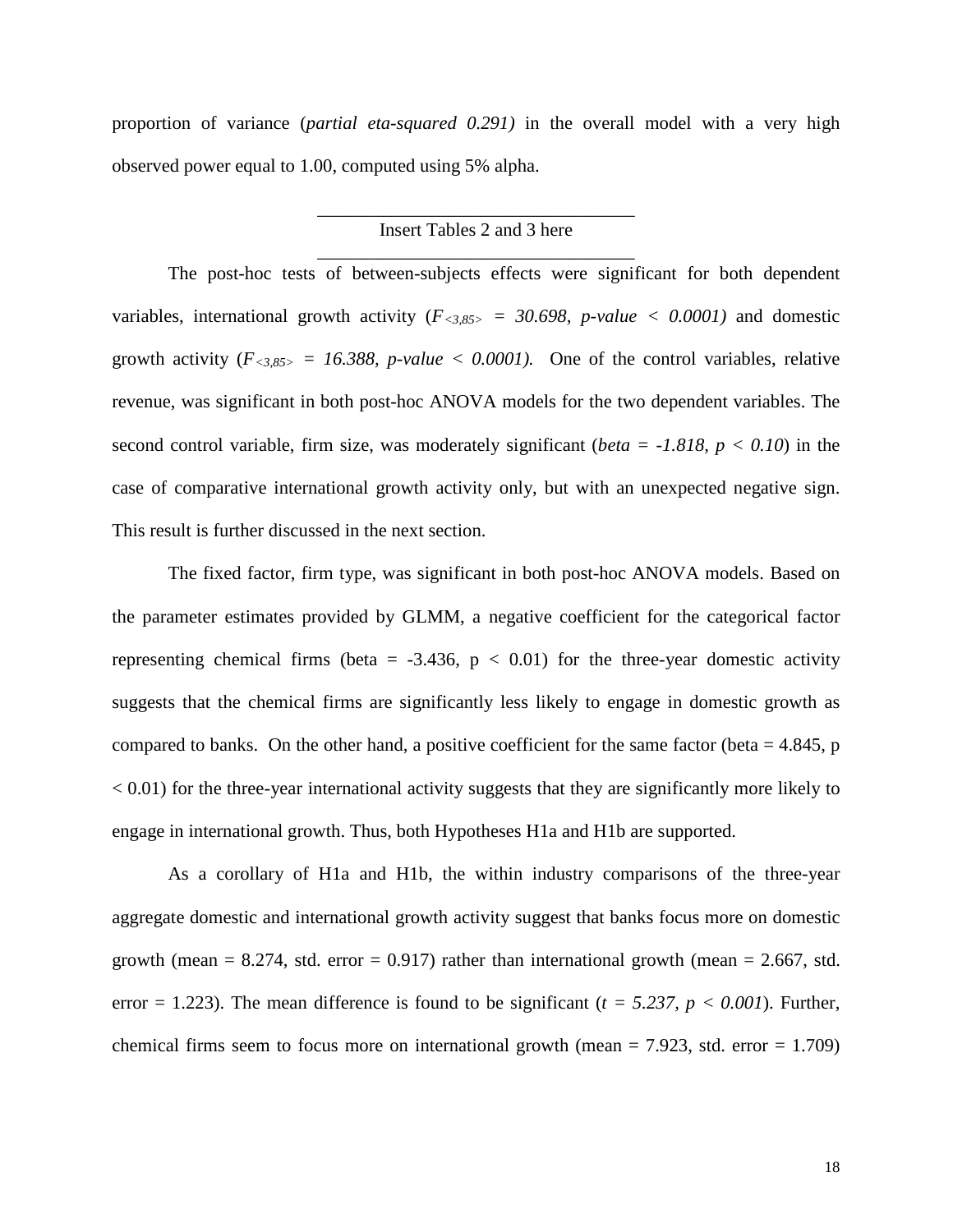than domestic growth (mean  $= 5.026$ , std. error  $= 0.962$ ). Again, the mean difference is significant (*t = -2.952, p < 0.01*).

Hypotheses H2a and H2b were also tested using MANOVA, followed by ANOVA and post hoc tests of proportions for the two populations - banks and chemicals firms. The four commonly used multivariate statistics (Pillai's Trace, Wilks' Lambda, Hotelling's Trace, and Roy's Largest Root) for the fixed factor of interest, inherent characteristics of an operation captured via firm type as a bank or a chemical firm, were all significant (*F<1,52> = 4.967, p-value*   $<$  0.05). As shown in Table 4, none of the control variables were significant, but the fixed factor explained a statistically significant proportion of variance in the two types of modes of entry (*partial eta-squared 0.087*) with an observed power equal to 0.59, computed using 5% alpha. The lack of significance for the controls and reduced power for the second set of hypotheses may be due to smaller effective sample size for this test  $(n=57)$  as fewer banks engaged in international growth activity.

# \_\_\_\_\_\_\_\_\_\_\_\_\_\_\_\_\_\_\_\_\_\_\_\_\_\_\_\_\_\_\_\_\_\_ Insert Table 4 here \_\_\_\_\_\_\_\_\_\_\_\_\_\_\_\_\_\_\_\_\_\_\_\_\_\_\_\_\_\_\_\_\_\_

The post-hoc tests of between-subjects effects were significant for both dependent variables, international collaborative activity and international wholly owned activity  $(F_{\leq 1,52>}$ *4.967, p-value < 0.05)*. The subsequent results, based on the parameter estimates provided by GLMM, suggest that chemical firms are significantly less likely to choose collaborative modes for international expansion as compared to banks (*t-statistic = -2.229, p-value < 0.05*). Since the two dependent variables are operationalized as proportions, which are complementary, the above result supports Hypothesis H2a that banks choose collaborative modes more than the chemical firms. Due to the complementarities of proportions explained earlier, the parameter estimates of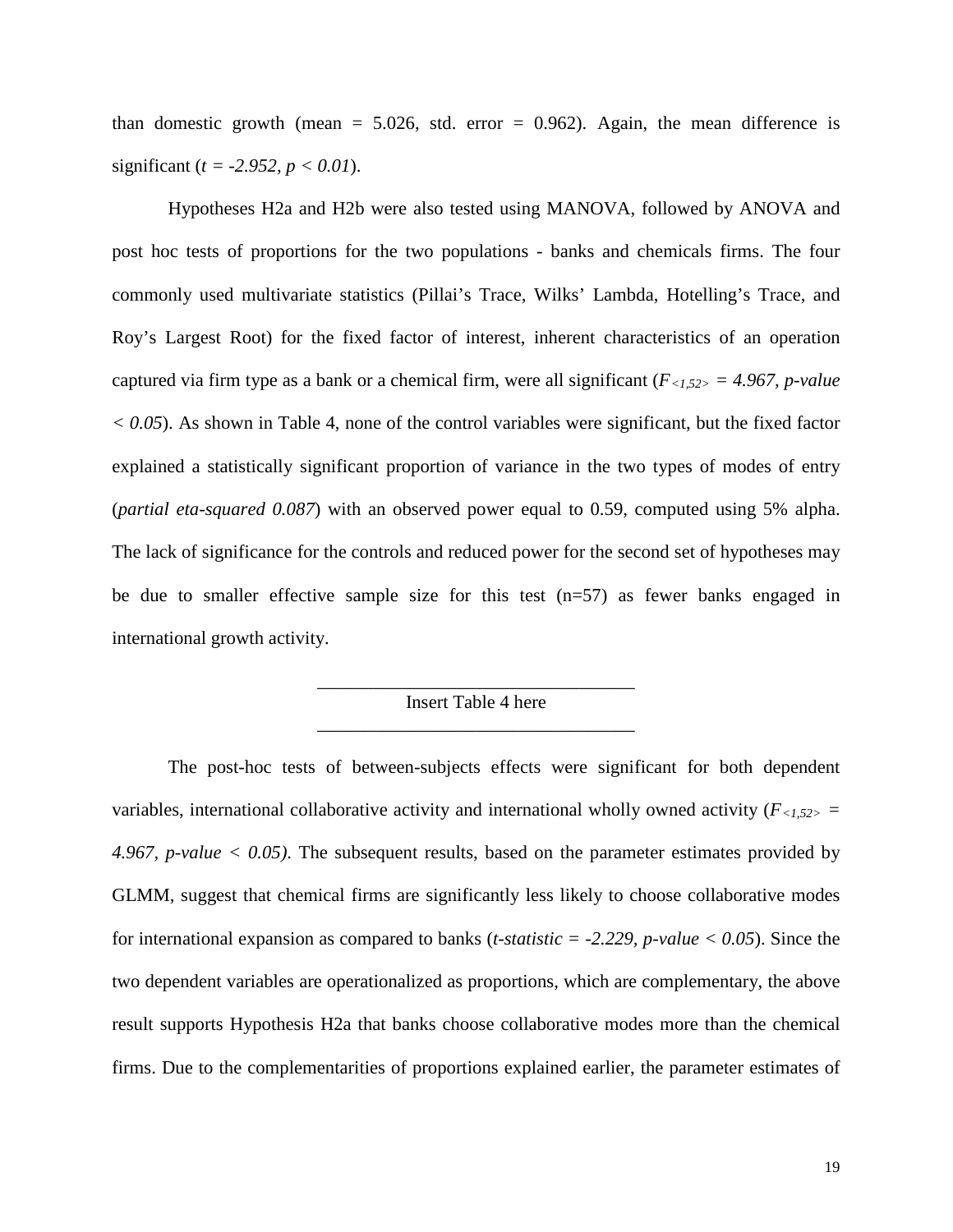the other model with proportion wholly owned as the dependent variable are exactly the same with two exceptions. First, the magnitude of the intercept coefficient equals 0.584. Second, the sign for the categorical variable is reversed, which supports Hypothesis H2b in that chemical firms engage in more wholly owned international activities than banks.

It may be noted that the degrees of freedom for this test are fewer because not all firms, mainly banks, had international growth activity in the three years of study, 1997-99. Further, a post-hoc analysis of proportions revealed that about 72% of the banks that are seeking international growth have engaged in collaborative ventures as compared to 44% of the chemical firms in the same category. Likewise, 27% of the banks pursuing international growth have wholly owned ventures as compared to 55% of the chemical firms. These relative proportions lend further support in favor of Hypotheses H2a and H2b at  $p \le 0.0001$  ( $Z = \pm 5.83$ ). These results are further discussed in the next section.

#### **DISCUSSION**

In this study, using banking firms and chemical firms as representatives of mixed service providers and goods producers (with a service component) respectively, we provide a comparison of their international growth strategies, including the choice of mode of entry. Using secondary data in an innovative way, we find that mixed services, such as banks, indeed focus more on domestic growth activities and less on international growth activities. On the other hand, manufacturers with a service component, such as chemical firms, focus more on international activities as compared to domestic activities. On further investigation we noted that the chemical firms in our sample had 52% of the total subsidiaries as foreign subsidiaries, whereas the banks had a mere 10%. Further, we observed that prior international experience was not correlated with the international growth strategies of chemical firms, but it was in the case of banks.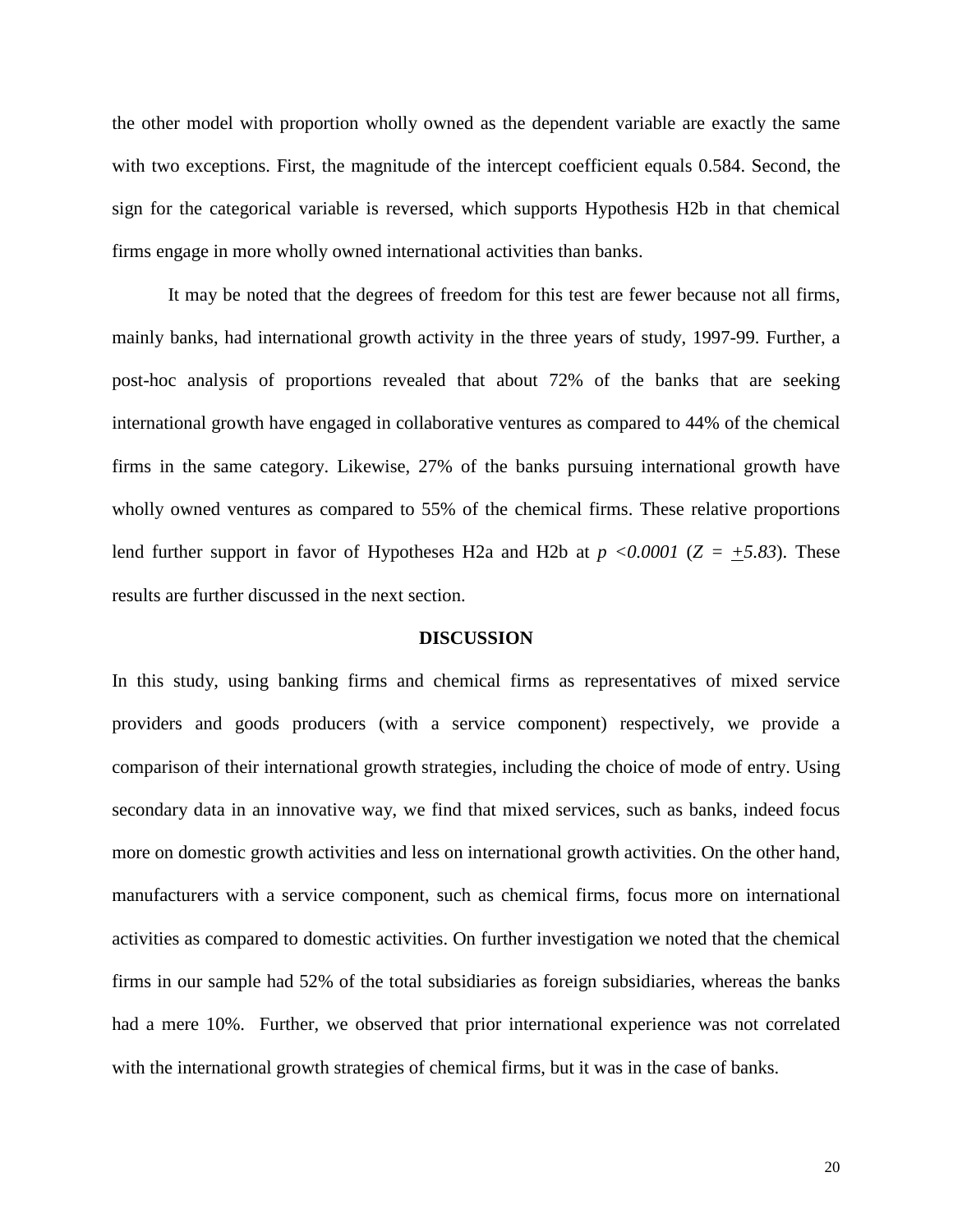We observed a very high correlation between the two international growth strategies in the case of banking firms. This indicates that banking firms that internationalize using a wholly owned strategy also use collaborative approaches. When further examining the modes of international expansion for banks, we found (as expected) a significant number of banks had no international activity. Hence, when we correlate the international collaborative and international wholly owned activities for banks, we find that the resultant high correlation coefficient is influenced by the fact that a significant number of banks do neither. Another related observation that does not directly affect our hypotheses is a high inter-correlation between international and domestic collaborative activity for the chemical firms in our sample. This observation may be explained under the transactional cost approach whereby some companies base their growth decisions on a risk/return basis and may uniformly prefer one approach, such as collaborative, to minimize their risk regardless of the geographic scope of their decision.

In the case of international growth, we also noticed that firm size as measured by the natural log of the number of employees had a negative impact. Contrary to the conventional wisdom that U.S. based firms that are more labor intensive would tend to internationalize more, the negative sign seems to refute that notion. This result lends indirect support to our thesis in the current study that the internationalization decision when compared between goods producers and service providers is rather influenced by other factors, such as the inherent distinctive characteristics of an operation. Alternatively, it is possible that the result is confounded by factors related to the firm size, such as increases in operating revenue via productivity improvements and/or technological advancements, which may require less labor content. It is also possible that the firms in our sample, especially chemical, may not be particularly labor intensive, if labor intensity is measured as the ratio of operating labor cost to the total operating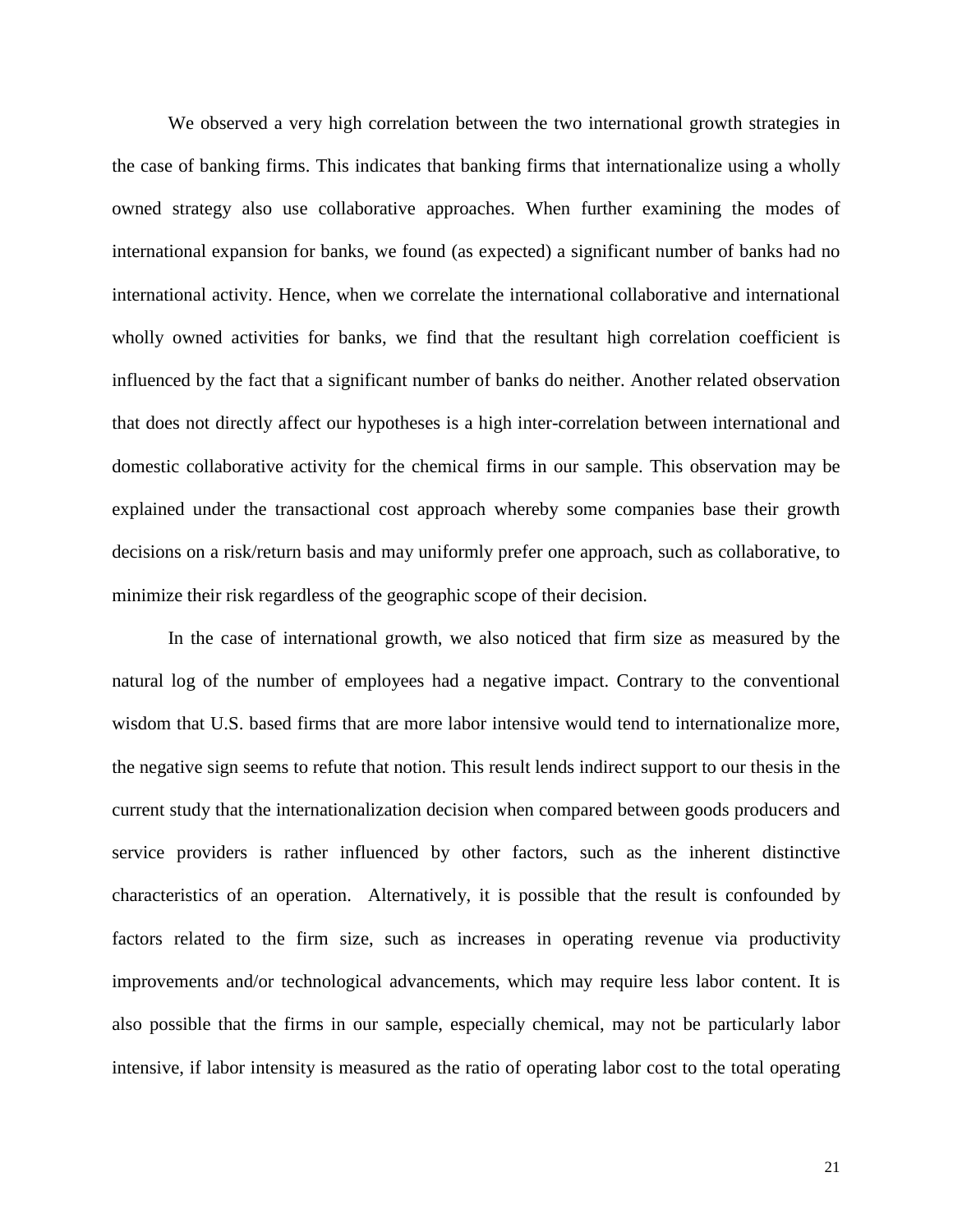costs or the total value of output produced. It is also plausible that relatively large firms in our sample have already expanded internationally to a point and the smaller firms have more room to grow and are pursuing more internationalization. Nevertheless, we statistically control for this influence in our analyses.

We found significant differences between manufacturing and service firms' choice of mode of entry in a foreign market. We found statistical support for our hypothesis that banks, a type of mixed service firms, preferred collaborative approaches, whereas chemical firms, a type of goods producers, preferred wholly owned ventures. On further inquiry we noticed, albeit contrary to our expectation, a large percentage (44%) of chemical firms in our sample sought international growth via collaborative approaches. Likewise, 27 percent of banks in the sample used wholly owned approaches instead of the hypothesized collaborative approaches. We pondered why these deviant firms did not follow the majority and if there were any performance consequences for such behavior.

# **Post-hoc Performance Analysis and Related Discussion**

First, we examined the performance consequences for deviant behavior, if any. Since the international activity was observed in the 1997-99 period, we decided to collect performance data on foreign income for the following year (i.e., 2000). The foreign income measure was chosen because it is solely based on international activity, which is the basis of comparison. We divided sample firms within each category into two non-overlapping subgroups—those adopting exclusively collaborative approaches or wholly owned approaches for international expansion. Surprisingly, a third subgroup with a significant number of firms emerged that used both approaches. In the case of chemical firms, we were able to collect secondary performance data for 24 firms that had engaged in international growth activity in the period of study. Of these,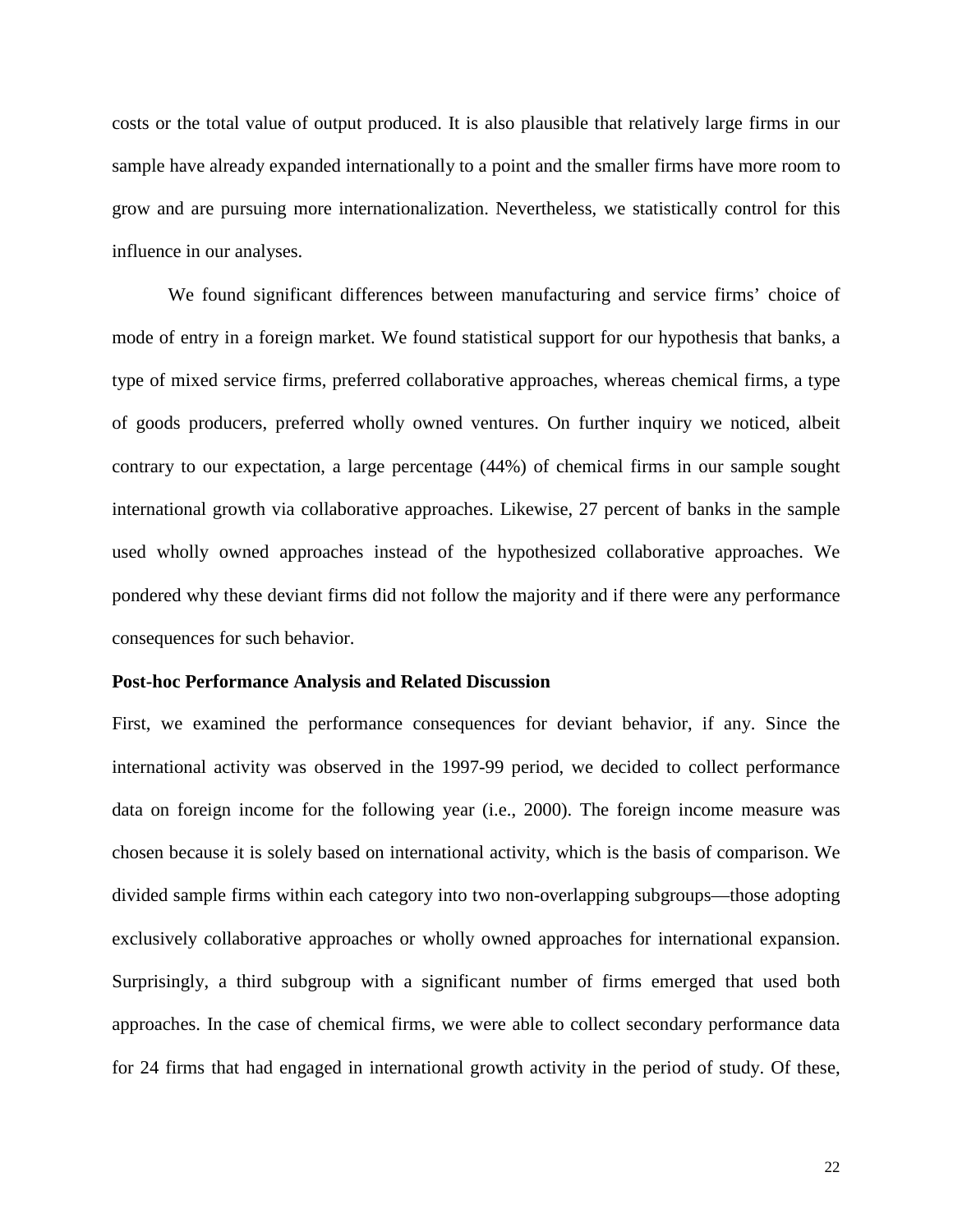five firms each had adopted either collaborative or wholly owned approach, whereas 14 did both. An analysis of variance revealed no significant performance differences among the three subgroups ( $F = 1.015$ ,  $p-value = 0.380$ ). Though the performance data is not sufficient to provide a conclusion, it appears the deviant firms did not incur any performance penalty.

In the absence of any apparent performance consequences, another plausible explanation for deviation from our expectations, especially in the case of chemical firms, could be that these firms may not be pure goods producer and may perhaps be required to practice a service component as contemplated earlier in the paper. It is also possible that certain countries may require some chemical plants of national strategic importance to be created on the basis of joint ventures and not wholly owned foreign activities, as we hypothesized. Unfortunately, it is beyond the scope of the present study to test these assertions due to data limitations. Alternatively, it may be argued that the performance impact of the strategy, in the case of internationalization may take longer to manifest.

In the case of banking firms, due to a small initial sample, subsequent mergers and acquisitions in the industry, missing performance data, and further classification into three subgroups, we did not have enough firms to make any meaningful performance comparison. In light of the additional analysis for chemical firms and aforementioned reasons, the original results regarding the mode of entry should be viewed with caution and should be subject to further validation in future research.

#### **CONCLUSION AND IMPLICATIONS**

#### **Managerial Implications**

The findings of this study are relevant for developing operations strategy for both manufacturing and service firms as different nations become a part of the global village. This finding is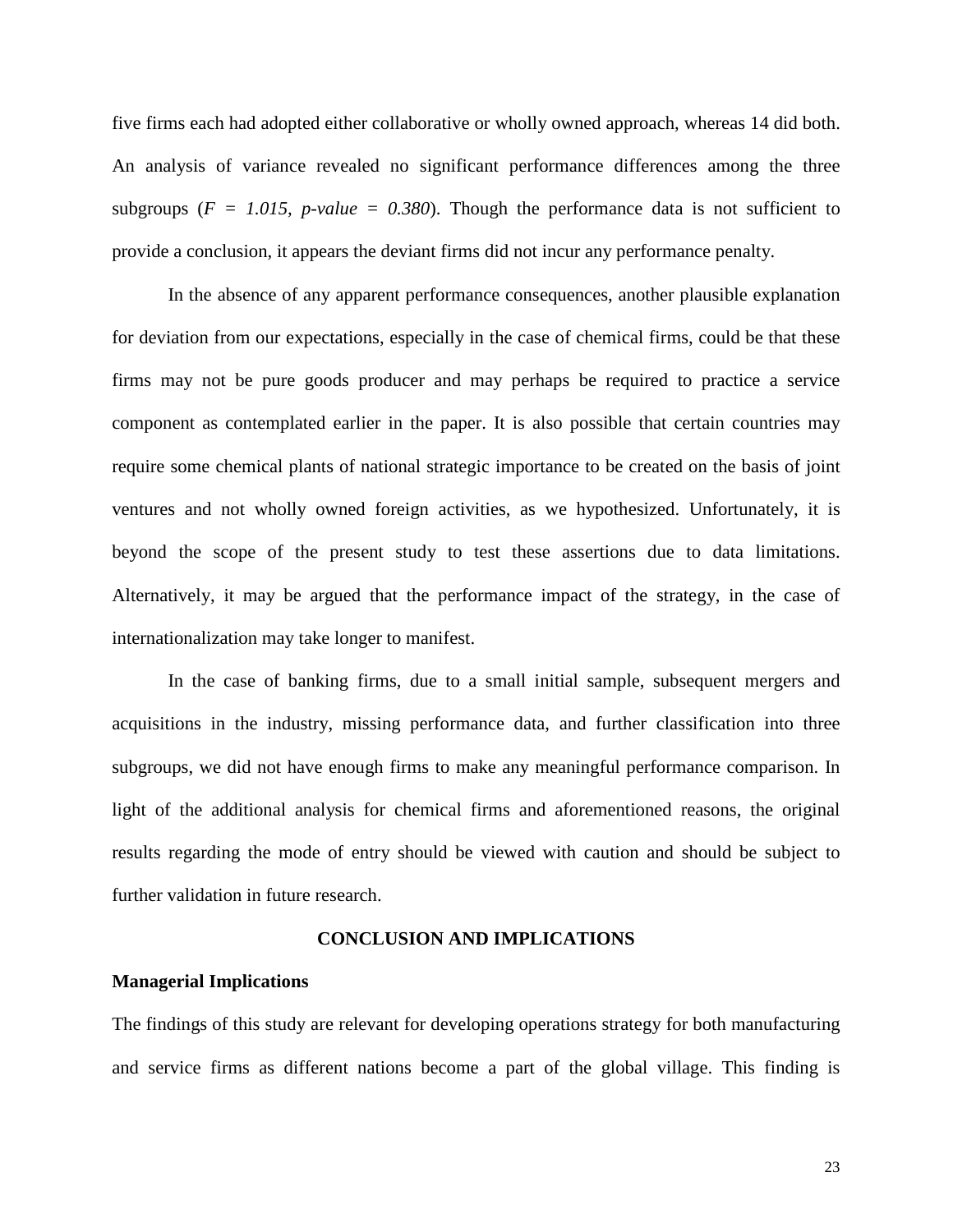particularly relevant when both manufacturing and service firms consider location alternatives as part of their operations strategy or growth strategy. In the case of manufacturing firms, such as chemical firms, the decision is often driven by operating costs, among other factors, in international locations. In the case of services, such as banks, the findings of the study may be helpful in guiding managers in their decisions regarding mode of entry most suitable for their type of service operation.

It has been emphasized that functional strategies, such as the OM strategy, should align with the overall corporate strategy. The fit or alignment is important in formulating strategies as well as in their implementation. Particularly, vertical alignment requires the configuration of strategies, objectives, action plans, and decisions that are consistent across various hierarchical levels of the organization (Kathuria, Joshi, and Porth, 2007). In the case of internationalization, operations managers would be involved in executing the strategy, which may involve setting up a collaborative or wholly owned venture.

Many OM studies have called for research in the service operations field to transcend functional boundaries (Karmarkar, 1996; Roth and Menor, 2003). This cross-functionality may draw on many disciplines, including organizational theory, marketing, psychology, strategic management, information systems, and economics (Boudreau, Wallace, McClain, and Thomas, 2003; Bowen and Hallowell, 2002; Hill, Collier, Froehle, Goodale, Metters and Verma, 2002; Johnston, 1999; Schneider, 1994). While service operations are focusing on global aspects, researchers have found that one of the main barriers towards internationalization as in the operations field is the lack of a 'global view' on the part of managers (Klassen and Whybark, 1994). This cross-functional study is an effort to provide a global understanding to operations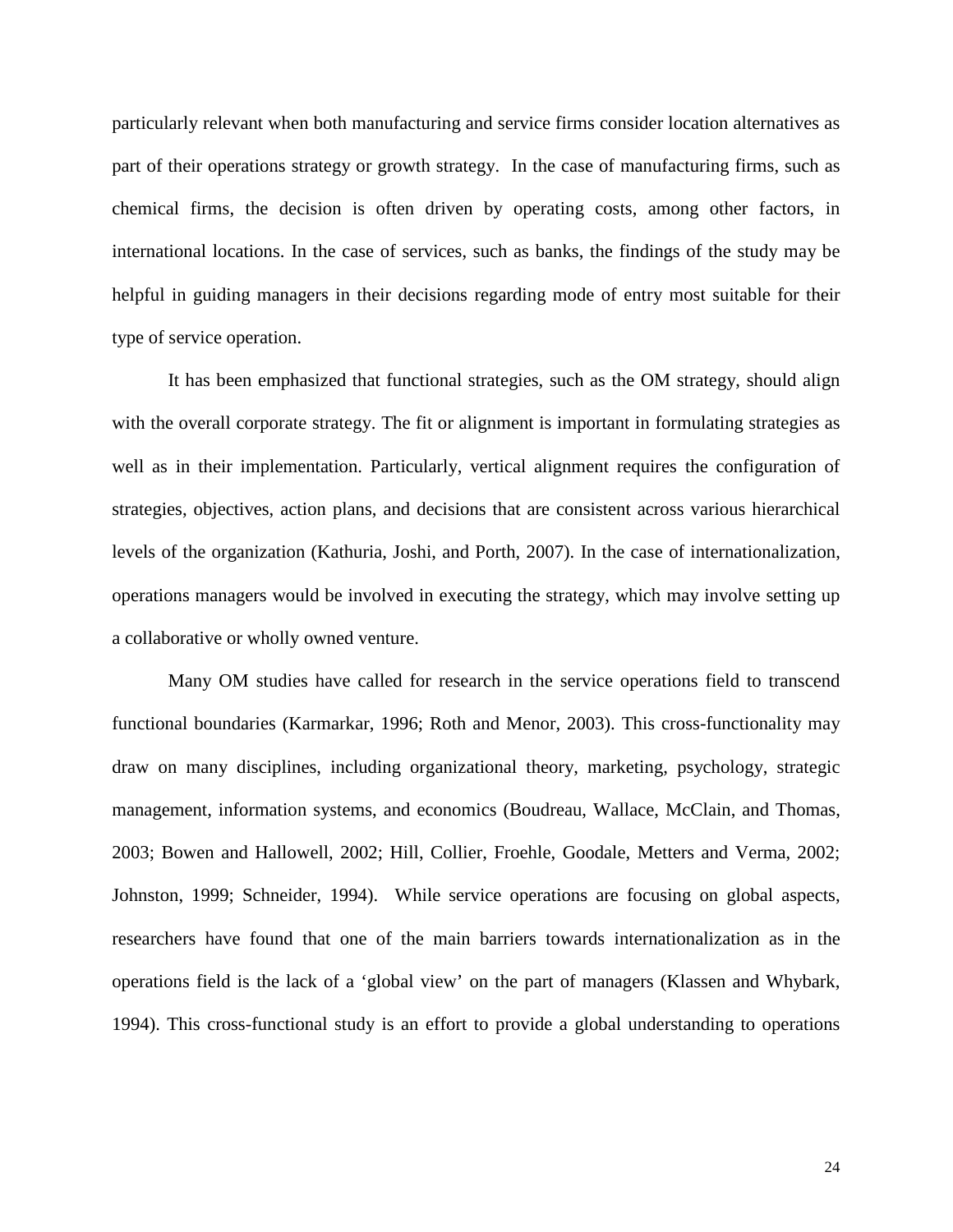managers concerning the process of service internationalization by integrating literatures from multiple disciplines.

Our results suggest that service firms should opt for collaborative modes of entry rather than the wholly owned. To overcome related challenges due to customer inputs in the service delivery process in a foreign land, service managers should prepare to embrace the host country culture and customs quickly and efficiently. Such considerations are important to manage the efficiency issues as well as complexities and risks involved in foreign operations.

#### **Theoretical Implications**

Theoretical contributions of our findings are threefold. First, in the internationalization research across multiple disciplines, while the choice of mode of entry is considered vital, we found no specific studies that compared the choices in the mode of entry for service and manufacturing firms using longitudinal data. We used extant literature and advanced the arguments based on this empirical analysis that service firms, such as banks, due to their distinctive characteristics of inseparability, intangibility, variability, and perishability, prefer a different mode of entry into a foreign market than manufacturing firms.

Second, we address one of the critical problems faced in conducting empirical comparative research on internationalization of services and manufacturing. The paucity of relevant data seems to have limited the focus to conceptual research rather than empirical. For instance, in a review paper, Prasad, Babbar, and Motwani (2001) found that of the 92 papers dealing with international operations strategy 36% were focused on conceptual issues. Even among the 64% empirical papers on international operations strategy, very few used longitudinal data. We used three consecutive years of secondary data from various sources and triangulated them to overcome the increasing scarcity and limitations of self-reported data.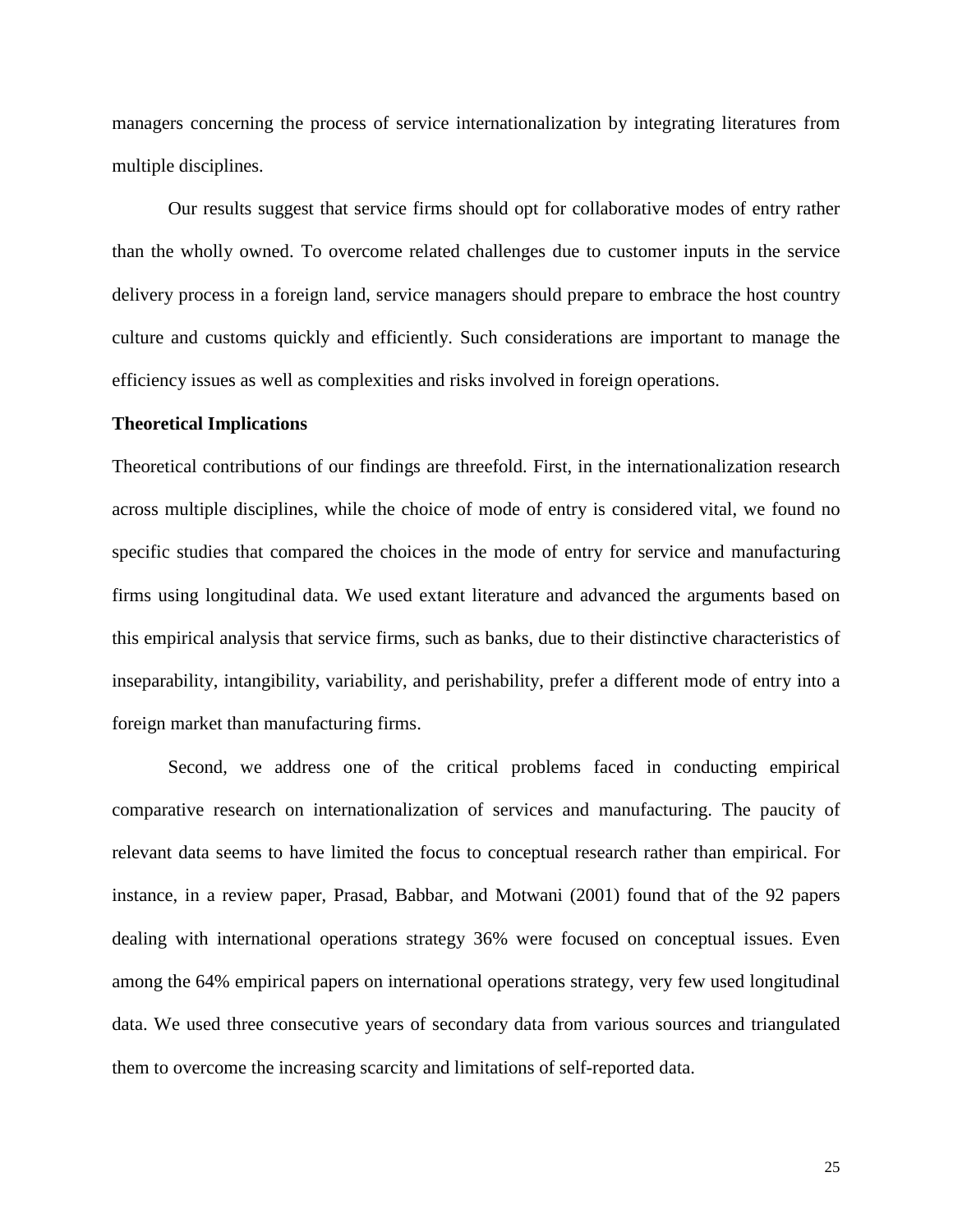The data collection methodology applied in the present paper may also be applicable to many other topics of operations management. For example, it could be applied to study a link between manufacturing strategy and business strategy, where published data on business strategies could be used in conjunction with primary data on perceptions of manufacturing strategy. Alternatively, secondary data concerning announcements of recalls and quality defects could be collected from the sources used in this study, and be used either independently or in combination with perceptual data collected from shop floor personnel, for quality management research in the operations field.

Additionally, based on the findings of the present study, it is likely that future researchers may examine more fine-tuned research questions. For example, future researchers may examine different internationalization aspects of services, such as banks, from front and back office perspectives. This will lead to the development of more evolved internationalization literature in the operations management field. Another potential area of research would be to compare representative firms from information-processing, possession-processing, and people-processing services in their choices of mode of entry and the performance differences among the three types of service firms. Building a grand, high level abstraction theory in this stream would require multiple studies of both the theory-building and theory-testing nature.

#### **Limitations**

While we assert the contributions of our study, we are also cognizant of a few limitations. First, the dependent variables used in the study were based on the number of domestic and international activities, rather than the value of transactions since they were not available for a majority of the news announcements. We conducted extra analysis to conclude that the lack of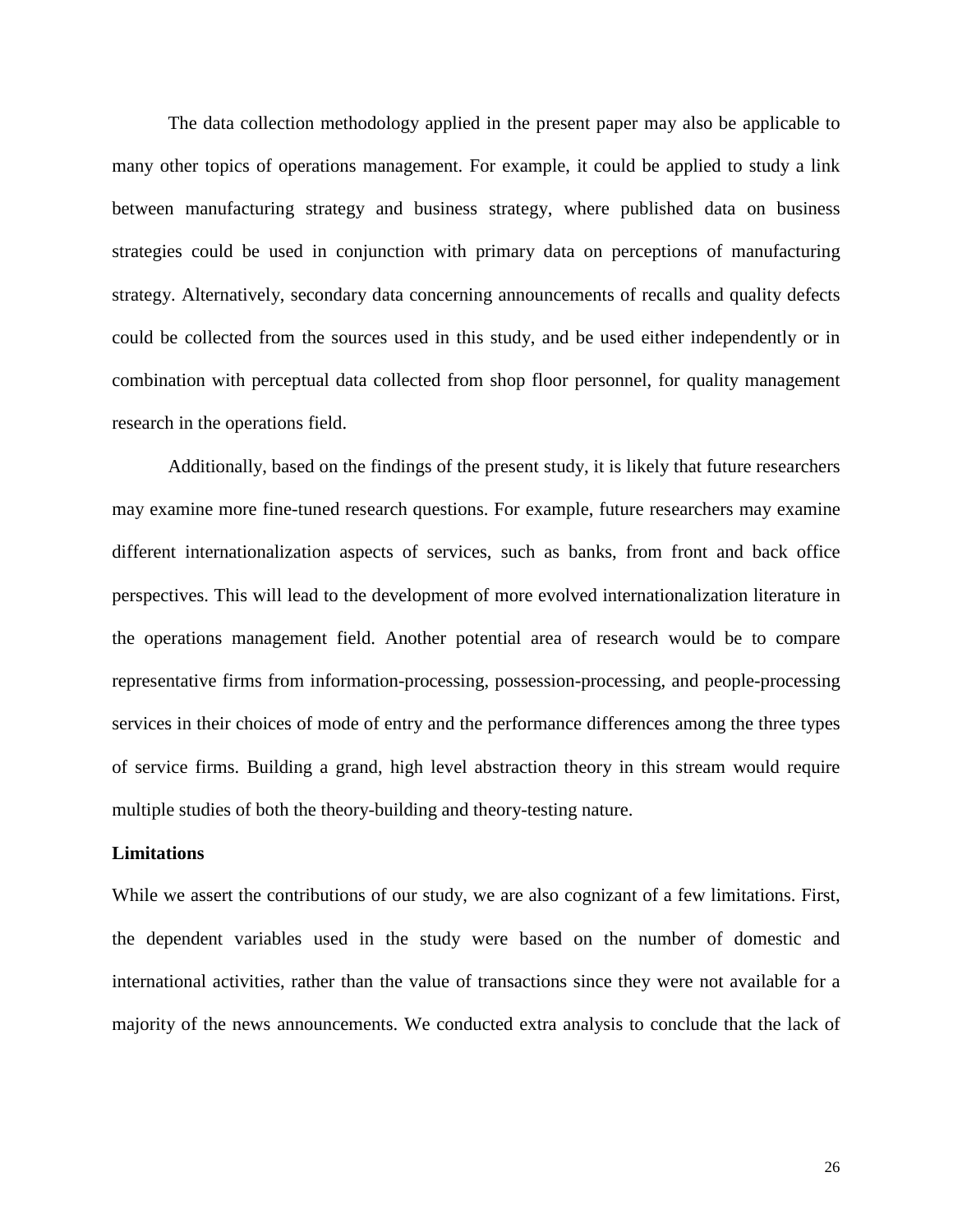monetary value of each transaction does not severely hamper our analysis when we use the number of activities.

Second, when examining modes of entry we noticed a sizeable proportion of chemical firms and a smaller proportion of banking firms that did not behave per our theoretical arguments. To gain further insights to such discrepancies, we examined the performance differences. Unfortunately, we did not get sufficient data points over three years to measure such differences. Hence, the findings of the study should be interpreted and generalized to other service and manufacturing firms with caution.

The generalizability of the findings could also be limited due to the nature of our sample, banking and chemical firms. It may be difficult to generalize results to manufacturing firms with greater service component than chemical firms, and to service firms with less customer contact than banks. In both of these cases, the differences in the distinctive characteristics in the sample of firms in our study could be narrower, which might reduce the magnitude of difference. Future research is warranted to validate the results of the study in other service industries, particularly those with different characteristics than banking.

#### **Conclusion**

The location or internationalization decision of service firms, as a part of either their operations strategy or growth strategy, is likely to be different from that of manufacturing firms. As service firms gain greater importance in economies worldwide, it becomes critical that academic literature address several low abstraction level empirical questions leading to a complete theory of service internationalization.

# **REFERENCES**

Agarwal, S., & Ramaswami, S. (1992). Choice of foreign market entry mode: impact of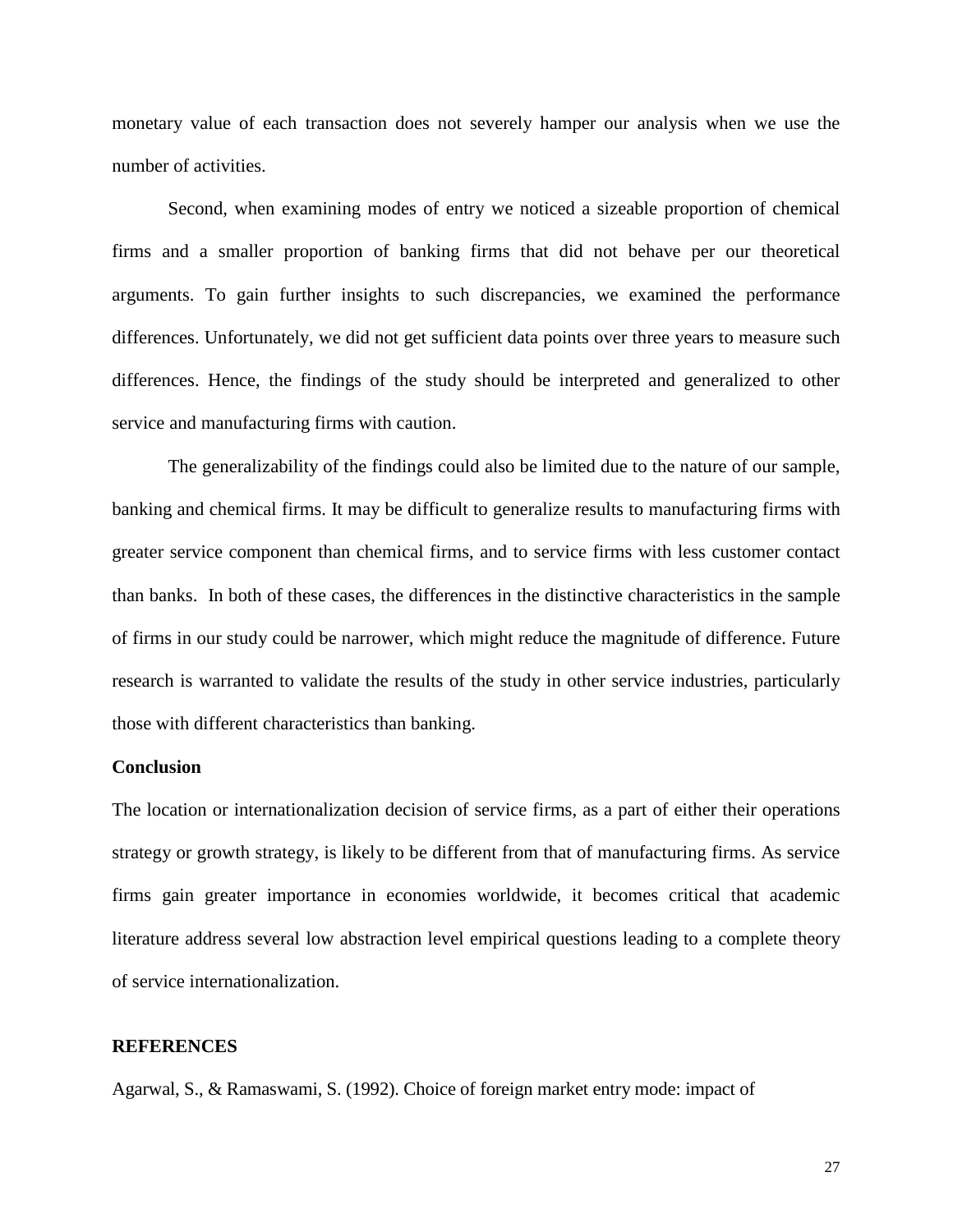ownership, location and internationalization factors. *Journal of International Business Studies* 23(1), 1-28.

Andersen, O. (1997). Internationalization and market entry: a review of theories and conceptual frameworks. *Management International Review* 37(2), 27-42.

Armistead, C.G., Bowman, C., & Newton, J.(1995). Managers' perceptions of the importance of supply, overhead and operating costs. *International Journal of Operations & Production Management* 15(3), 16-28.

Barkema, H.G., Bell, J.H.J., & Pennings, J.M. (1996). Foreign entry, cultural barriers and learning. *Strategic Management Journal* 17, 151–166.

Blomstermo, A., Sharma, D.D., & Sallis, J.(2006). Choice of foreign market entry mode in service firms. *International Marketing Review* 23 (2), 211-229.

Boudreau, J., Hopp, W., McClain, J.O., & Thomas, L.J. (2003). Commissioned Paper On the interface between operations and human resources management. *Manufacturing & Service Operations Management*, 5 (3), 179-202

Bowen, D. E., & Hallowell, R., (2002). Suppose we took service seriously? An introduction to the special issue. *Academy of Management Executive*, 16(4), 69-72.

Campbell, A., & Verbeke, A. (1994). The globalization of service multinationals. *Long Range Planning* 27( 2), 95-102.

Carman J.M., & Langeard E. (1980). Growth strategies of service firms. *Strategic Management Journal* 1, 7-22.

Chase, R.B. (1978). Where does the customer fit in service operation? *Harvard Business Review* 56(6), 137-142.

Chase, R.B. (1981). The customer contact approach to services: theoretical bases and practical extensions. *Operations Research* 29(4), 698–705.

Chase, R.B., & Tansik, D.A. (1983). The customer contact model for organizational design. *Management Science* 29(9), 1037–1050.

Contractor, F.J., Kundu, S.K., & Hsu, C. C. (2003). A three-stage theory of international expansion: the link between multinationality and performance in the service sector. *Journal of International Business Studies* 34(1), 5-18.

Cook, D.P., Goh, C.H., & Chung, C.H. (1999). Service Typologies: A State of the Art Survey. *Production and Operations Management*, 8(3), 318–338.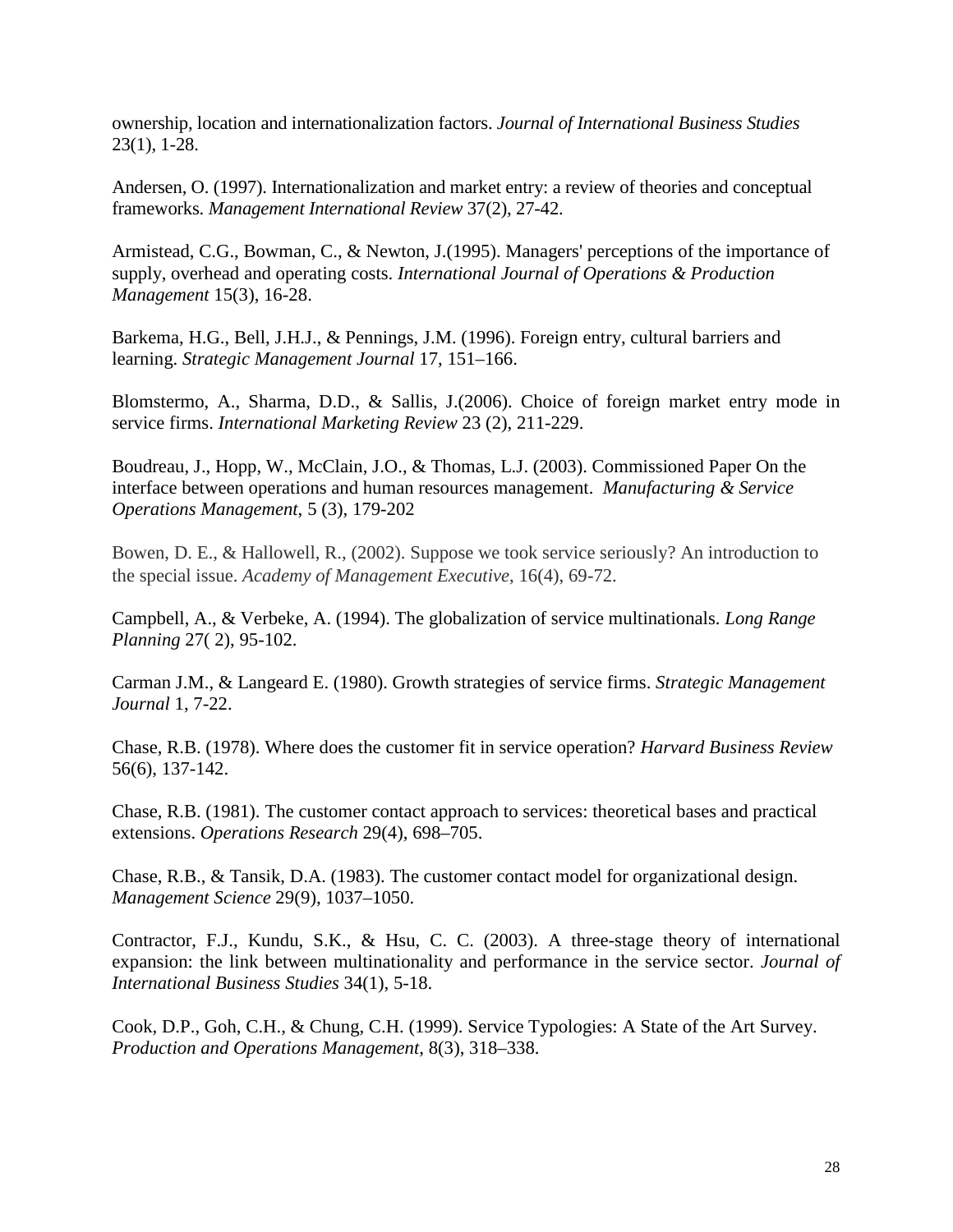Davis T. (2004). Different service firms, different international strategies. *Business Horizons* 47 (6), 51-59.

Department of the Census. (2004). www.census.gov/indicator/www/ustrade.html

Dessouky, M., Kijowski, B., & Verma, S. (1999). Simultaneous batching and scheduling for chemical processing with earliness and tardiness penalties. *Production and Operations Management* 8(4), 433-444.

Domke-Damonte, D. (2000). Interactive effects on international strategy and throughput technology on entry mode for service firms. *Management International Review* 40(1), 41-59.

Dunning, J. H., (1989). Multinational Enterprises and the Growth Of Services: Some Conceptualization and Theoretical issues. *The Service Industries Journal.* 9(1), 5-39.

Dunning, J.H. (1993). Multinational enterprises and the global economy. New York: Addison-Wesley Publishing Company.

Ekeledo, I., & Sivakumar, K. (1998). Foreign market entry mode choice of service firms. *Academy of Marketing Science Journal* 26(4), 274-292.

Elango, B. (2005). The influence of plant characteristics on the entry mode choice of overseas firms. *Journal of Operations Management* 2(1), 65-79.

Eriksson, K., Johanson, J., Majkgard, A., & Sharma, D. (1997). Experiential knowledge and cost in the internationalization process. *Journal of International Business Studies*, 337–360.

Erramilli, M. K., (1990). Entry Mode Choice in Service Industries. *International Marketing Review*, 7 (5), 50-62.

Erramilli, M.K, & D'Souza, D.E. (1993). Venturing into foreign markets: the case of the small service firm. *Entrepreneurship Theory and Practice* 17(4), 29-41.

Erramilli, M.K., & Rao. C. (1993). Service firms' international entry mode: a modified transactioncost analysis approach. *Journal of Marketing* 57(3), 19-38.

Ethiraj, S.K., Kale, P., Krishnan, M.S., & Singh, J.V. (2005). Where do capabilities come from and how do they matter? A study in the software services industry. *Strategic Management Journal* 26(1), 25-45.

Gleason, K.C., & Mathur, I. (1998). Wealth effects of international expansion by U.S. banks. *Financial Markets, Institutions and Instruments* 7, 54–69.

Hallowell, R., Bowen, D., & Knoop, C.I. (2002). Four Seasons goes to Paris. *Academy of Management Executive* 16(4), 7–24.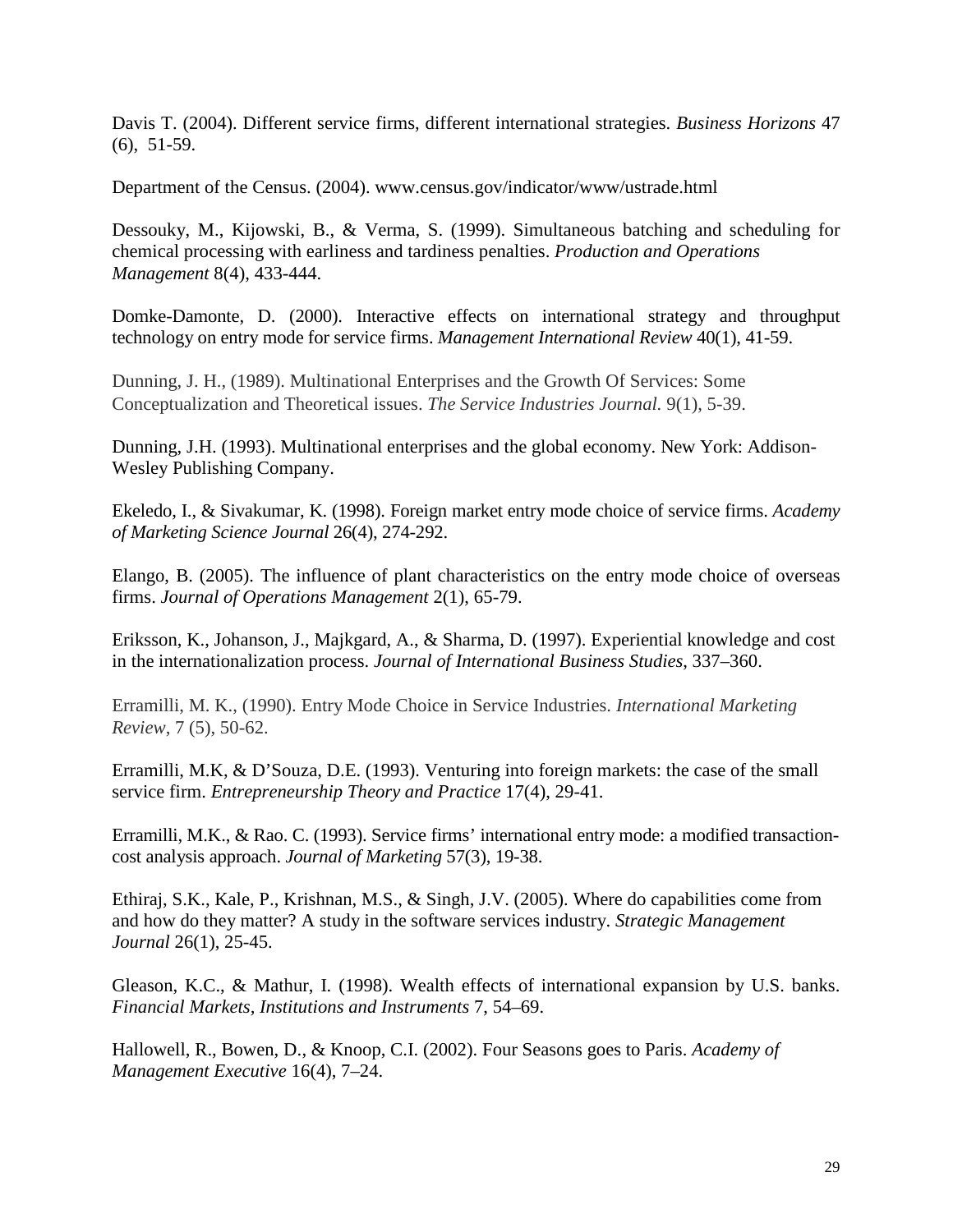Harvey, J., Lefebvre, L., & Lefebvre, E. (1997). Flexibility and technology in services: a conceptual model. *International Journal of Operations & Production Management.* 17(1), 29-45.

Haywood-Farmer, J. (1988). A conceptual model of service quality*. International Journal of Operations and Production Management* 8(6), 19-29.

Hill, A.V., Collier, D.A., Froehle, C.M., Goodale, J.C., Richard D. Metters, R.D., & Verma, R., (2002). Research opportunities in service process design. *[Journal of Operations Management](http://www.sciencedirect.com/science/journal/02726963)* 20 (2), 198-202.

Hitt, M.A., Bierman, L., Uhlenbruck, K., & Shimizu, K. (2006). The importance of resources in the internationalization of professional service firms: The good, the bad and the ugly. *Academy of Management Journal* 49(6), 1137-1157.

Javalgi, R.G., Griffith, D.A., & White, D.S. (2003). An empirical examination of factors influencing the internationalization of service firms. *The Journal of Services Marketing* 17(2/3), 185-201.

Kathuria, R., Joshi M.P., & Porth, S J. (2007). Organizational alignment and performance: past, present and future. *Management Decision* 45 (3), 503-517.

Karmarkar, U.S. (1996). Integrative Research in Marketing and Operations Management . *Journal of Marketing Research*, 33(2), 125-133.

Kellogg, D.L., & Nie, W. (1995). A framework for strategic service management. *Journal of Operations Management* 13(4), 323–337.

Klassen, R.D., & Whybark, D.C. (1994). Barriers to the management of international operations. *Journal of Operations Management*, 11 (4) 385-396.

Kogut, B., & Zander, U. (1993). Knowledge of the firm and the evolutionary theory of the multinational corporation. *Journal of International Business* 4, 625-645.

Kotler, P., & Armstrong, G. (1994). *Principles of marketing*. Englewood Cliffs, NJ: Prentice Hall.

Langlois, R. N. (2004). Chandler in a Larger Frame: Markets, Transaction Costs, and Organizational Form in History. *Enterprise and Society.* 5(3), 355-375.

Lee, T.J., & Caves, R.E. (1998). Uncertain outcomes of foreign investment: determinants of the dispersion of profits after large acquisitions. *Journal of International Business Studies* 29(3), 563-582.

Lovelock, C.H. (1996). Services Marketing, 3rd edition. Prentice Hall: Englewood Cliffs, NJ.

Madhok, A. (1997). Cost, value and foreign market entry mode: the transaction and the firm.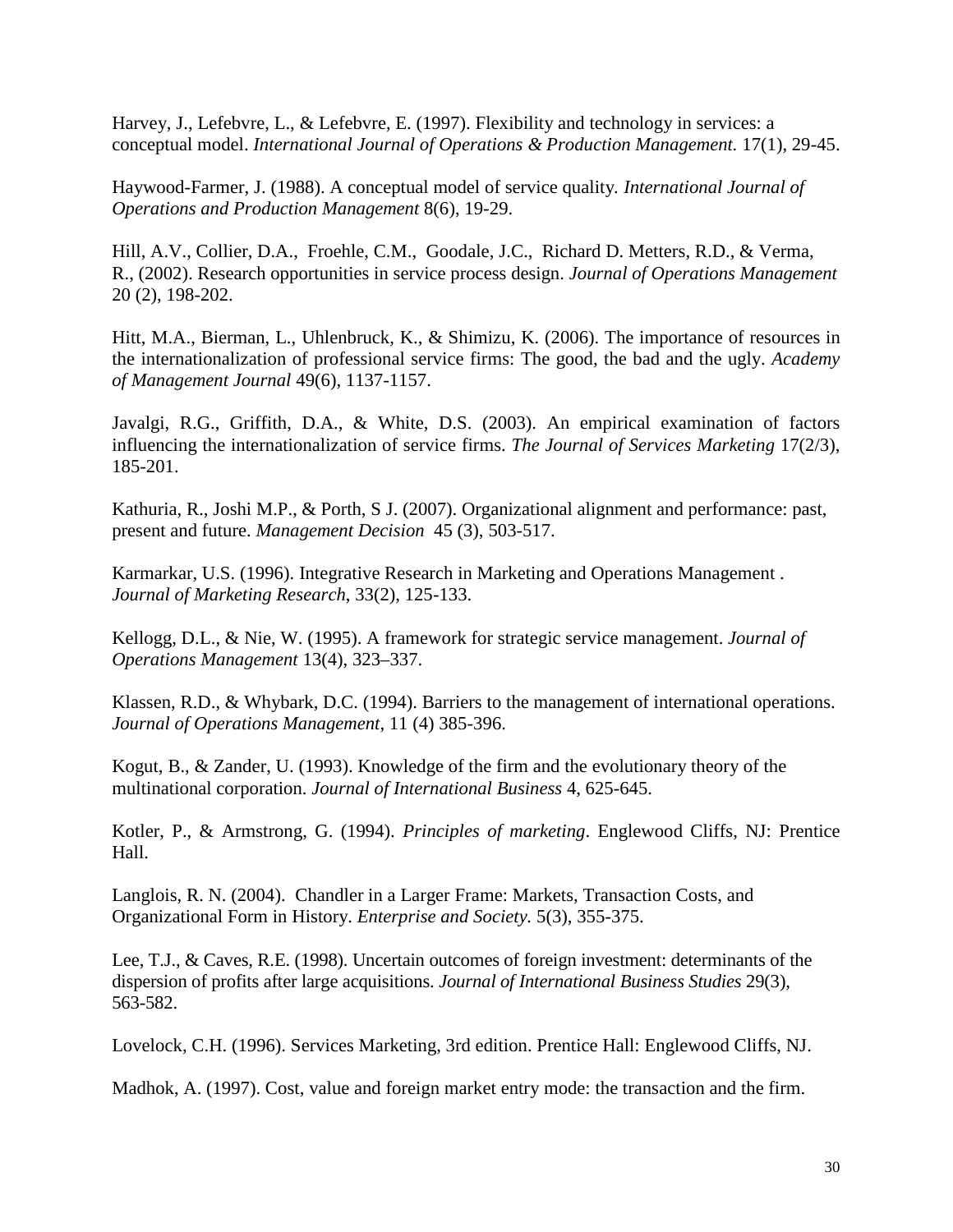*Strategic Management Journal* 18, 39-61.

Meijboom, B., & Houtepen, M. (2002). Structuring international service operations. *International Journal of Operations & Production Management* 22(8), 824-842.

Metters, R., King-Metters, K., Pullman, M., & Walton, S. (2006). *Successful service operations management*. Mason, OH: Thomson South-Western. Miller, S.R., & Parkhe, A. (1998). Patterns in the expansion of US banks' foreign operations. J*ournal of International Business Studies* 29, 359-390.

Nie, W., & Kellogg, D.L. (1999). How Professors of Operations Management View Service Operations? *Production and Operations Management* 8(3), 339–355.

Prasad, S., Babbar, S., & Motwani, J. (2001). International operations strategy: current efforts and future directions. *International Journal of Operations & Production Management*. 21 (5/6) 645-665.

Porter, M.E. (1980). *Competitive strategy: techniques for analyzing industries and Competitors.* New York, NY: Free Press.

Roth, A.V., & Menor, L.J. (2003). Designing and managing service operations: Introduction to the special issue. *Production and Operations Management* 12(2), 141-144.

Sarathy, R. (1994). Global Strategy in Services Industries. *Long Range Planning*, 27(6), 115- 124.

Schneider, B., (1994). HRM-A Service Perspective: Towards a Customer-focused HRM. *International Journal of Service Industry Management*. 5(1), 64-76.

Schulz, C. (2005). Foreign environments: The internationalisation of environmental producer services. *The Service Industries Journal* 25 (3), 337-354.

Shimizu, K., Hitt, M., Vaidyanath D., & Pisano, V. (2004). Theoretical foundations of crossborder mergers and acquisitions: A review of current research and recommendations for the future*. Journal of International Management* 10, 307–353.

Thomson Financial Securities Data. Downloaded on Jun6, 2005. Merger and Corporate Transactions Database from *http://www.tfibcm.com/*

Tschoegl, A.E. (1987). International retail banking as a strategy: an assessment. *Journal of International Business Studies* 18(2), 67–89.

Verdú, A.J., Gómez-Gras, J.M., & Volberda, H.W. (2006). Managers' environmental perceptions: an institutional perspective. *International Journal of Business Environment* 1(1), 5- 23.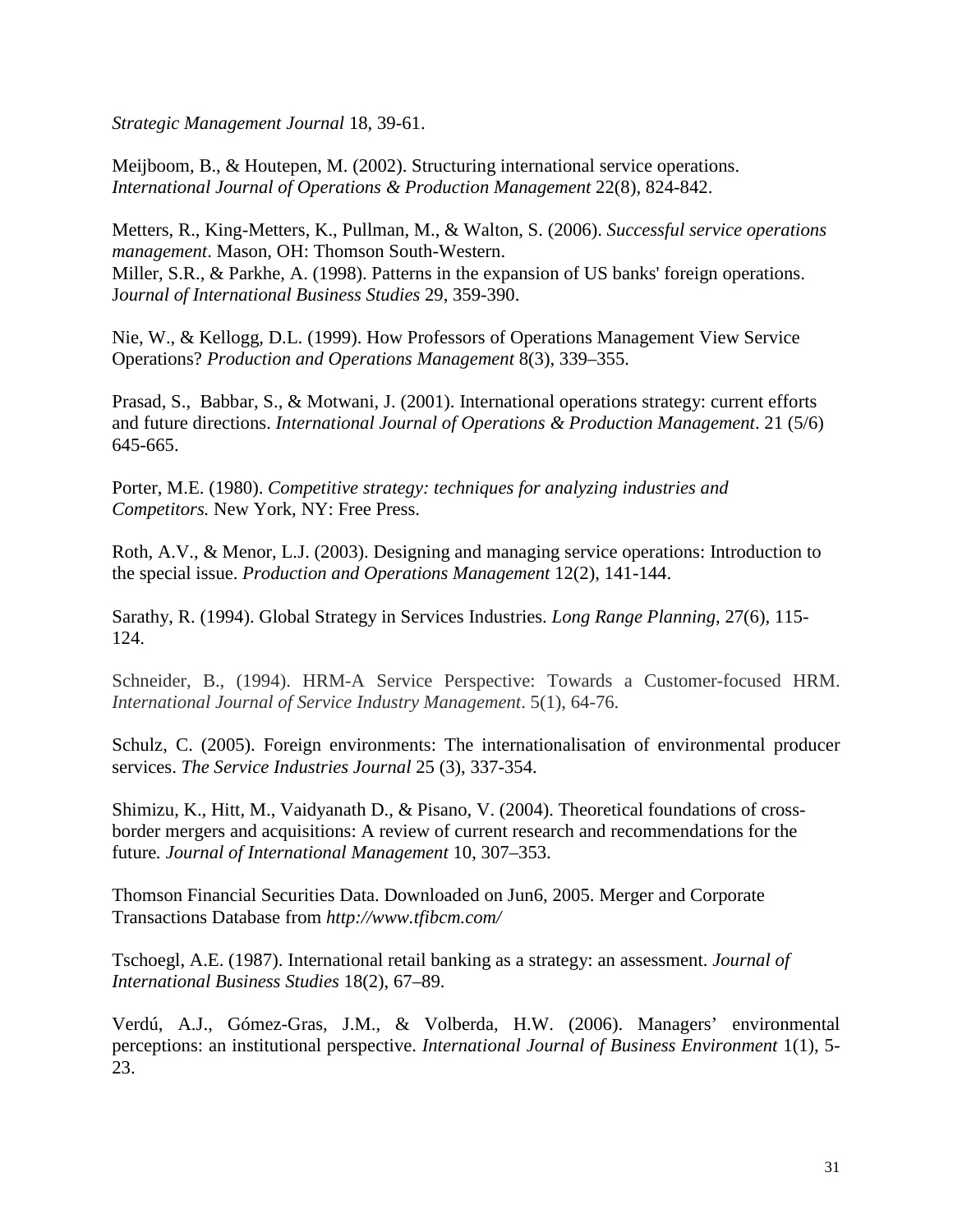Winsted, K.F., & Patterson, P.G. (1998). Internationalization of services: The service exporting decision. *The Journal of Services Marketing* 12(4), 294-311.

Youngdahl, W., Kellogg, D., Nie, W., & Bowen, D. (2003). Revisiting customer participation in service encounters: does culture matter? *Journal of Operations Management* 21(1),109-121.

Zaheer, S. (1995). Overcoming the liability of foreignness. *Academy of Management Journal* 38, 341–363.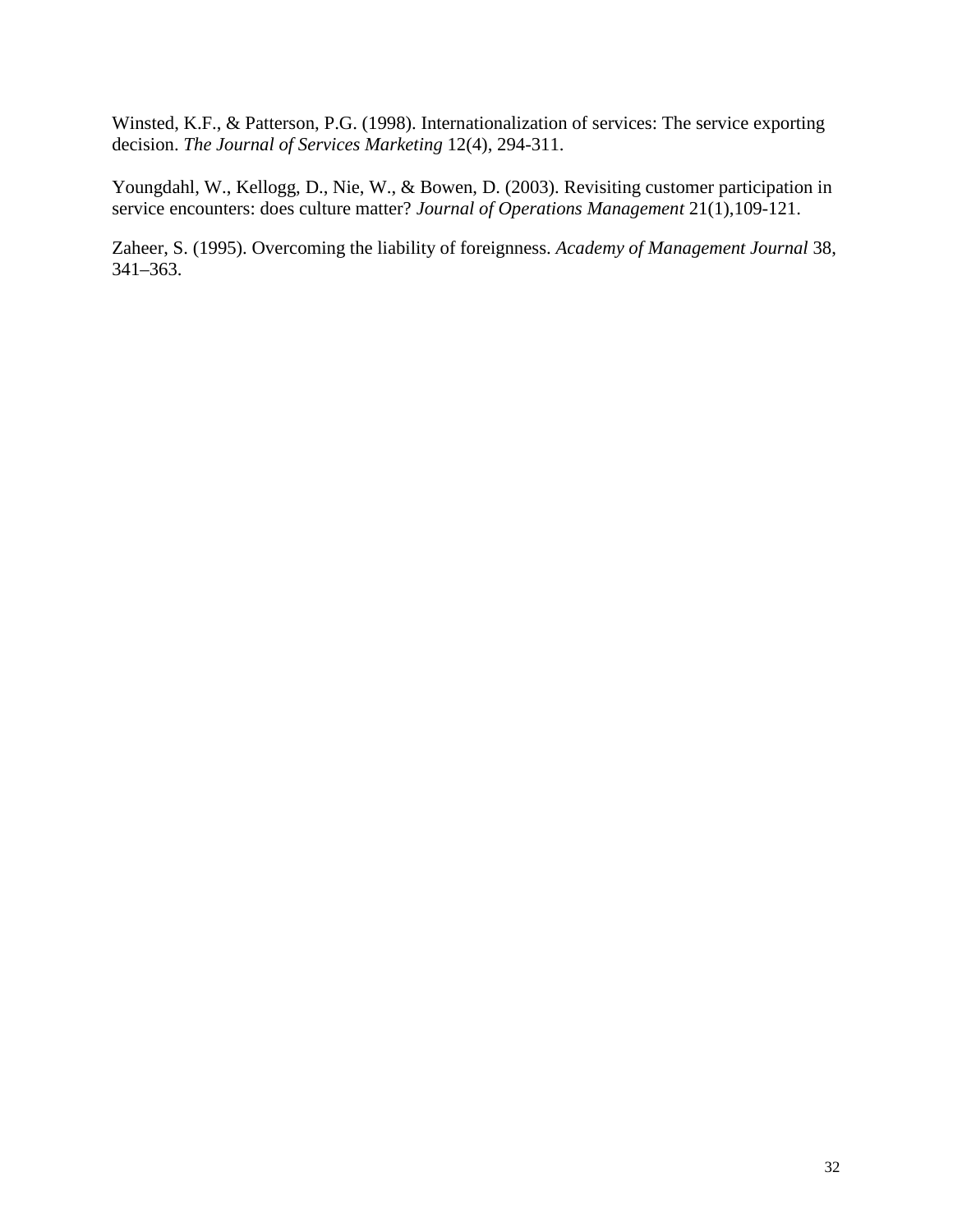| Data Item              | <b>Source</b>                | <b>Description</b>                                                                                            | <b>Time Frame</b> |
|------------------------|------------------------------|---------------------------------------------------------------------------------------------------------------|-------------------|
| Domestic and           | RDS (Responsive              | A digital database published by Thomson-Gale, based in                                                        | Jan. 01 1997 -    |
| international          | Database Services)           | Farmington Hills, Michigan; a subsidiary of Thomson                                                           | Dec. 31 1999      |
| growth                 | <b>Business and Industry</b> | Financial.                                                                                                    |                   |
| activities             | Reports.                     |                                                                                                               |                   |
| Past                   | 1. Research Insight,         | A Standard & Poor's (a division of The McGraw-Hill                                                            | 1996-2000         |
| Performance,           | formerly known as            | Companies, Inc) publication. For firms actively in                                                            |                   |
| Operating              | "Compustat.                  | operation at the time of data collection.                                                                     |                   |
| Revenue, and           |                              |                                                                                                               |                   |
| Performance            | 2. $S \& P$ Industry         | Published in hard copy by Standard & Poor's. For firms                                                        | 1996-2000         |
|                        | Surveys                      | acquired or merged between 2000 and 2004 with                                                                 |                   |
|                        |                              | inactive stock ticker symbols.                                                                                |                   |
|                        | 3. Hoover's Online           |                                                                                                               |                   |
|                        | (http://www.hoovers.         | A subsidiary of Dun and Bradstreet Corporation, Short<br>Hills, NJ. For firms active in 2004, but had changed | 1996-2000         |
|                        | com)                         | their names.                                                                                                  |                   |
|                        |                              |                                                                                                               |                   |
|                        | 4. EDGAR Web site            | Maintained by the Securities and Exchange Commission                                                          | 1996-2000         |
|                        | (http://www.sec.gov/         | (SEC). Used to get net income details from the 10-k                                                           |                   |
|                        | edgar.shtml)                 | forms submitted by the firm to SEC; For firms not                                                             |                   |
|                        |                              | found in any other data base.                                                                                 |                   |
| <b>Total Industry</b>  | FDIC (Federal                | Required to calculate the denominator of the Herfindahl                                                       | 1996              |
| Size for the           | Deposit Insurance            | measure of industry concentration.                                                                            |                   |
| <b>Banking Sector</b>  | Corporation,                 |                                                                                                               |                   |
|                        | http://www.fdic.gov/)        |                                                                                                               |                   |
| <b>Total Industry</b>  | Ward's Business              | Published by Gale Research, Detroit, based in                                                                 | 1996              |
| Size for the           | Directory of U.S.            | Farmington Hills, Michigan, a subsidiary of Thomson                                                           |                   |
| <b>Chemical Sector</b> | Private and Public           | Financial. Required to calculate the denominator of the                                                       |                   |
|                        | Companies                    | Herfindahl measure of industry concentration.                                                                 |                   |
| Number of              | 1. America's                 | Published by Dun and Bradstreet. Required as part of                                                          | 1996              |
| foreign                | <b>Corporate Families</b>    | the calculation for Prior International Experience.                                                           |                   |
| subsidiaries           | and International            |                                                                                                               |                   |
|                        | Affiliates Volume III        |                                                                                                               | 1996              |
|                        | 2. Directory of              | Published by National Register Publishing, a division                                                         |                   |
|                        | Corporate                    | of Reed Elsveer, Inc. New Providence, NJ. Used in the                                                         |                   |
|                        | <b>Affiliations Volume 3</b> | event that the first source did not have the data.                                                            |                   |
|                        |                              |                                                                                                               | 1996              |
|                        |                              |                                                                                                               |                   |
|                        | 3. Moody's Bank and          | Published by Moody's Investors Service, New York.                                                             |                   |
|                        | Finance Manual               | Used if the second source did not have the data                                                               | 1996              |
|                        |                              |                                                                                                               |                   |
|                        | 4. America's                 | Published by Dun and Bradstreet. Required to create                                                           |                   |
|                        | <b>Corporate Families</b>    | the denominator for the proportion of foreign                                                                 |                   |
|                        | Volume I                     | subsidiaries, a measure of Prior International                                                                |                   |
|                        |                              | Experience.                                                                                                   |                   |
| Firm Size              | America's Corporate          | Published by Dun and Bradstreet. The variable was                                                             | 1996              |
|                        | Families Volume I            | operationalized using the number of employees.                                                                |                   |
| Sample Firms           | <b>FORTUNE</b> magazine      | The April 1998 issue of the magazine listed 39                                                                | 1997 -1999        |
|                        |                              | chemical firms and 51 banks in its "Fortune 500" list.                                                        |                   |
|                        |                              | The firms were profiled based on their 1997 activities.                                                       |                   |

**Table 1:** Sources of data.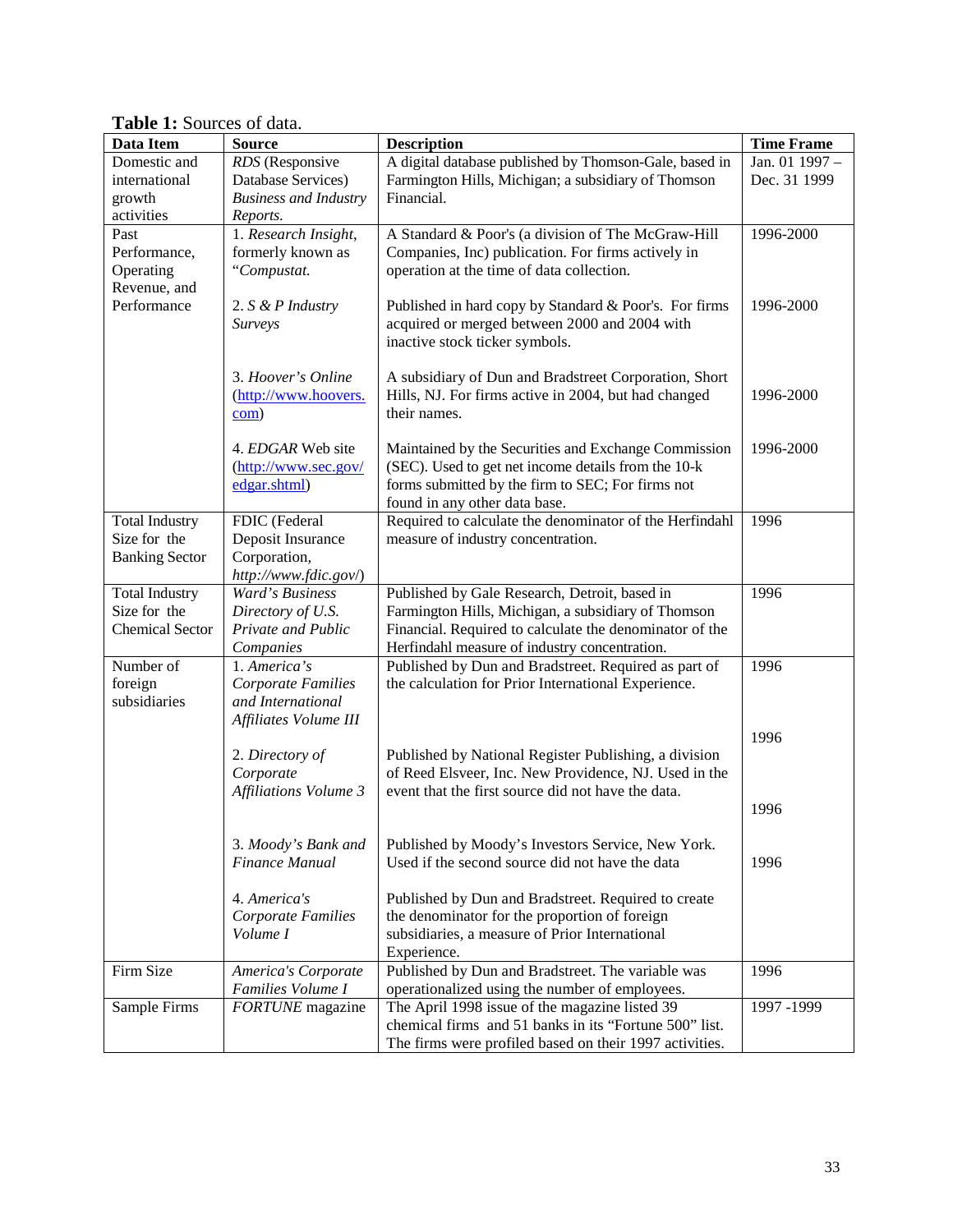|                    | Mean $(S.D.)$ | <b>DOMWO</b> | <b>INTCOL</b> | <b>INTWO</b> | <b>RELREV</b> | <b>LNEMP</b>  | <b>PFRNSUB</b> |
|--------------------|---------------|--------------|---------------|--------------|---------------|---------------|----------------|
|                    |               |              |               |              |               |               |                |
| DOMCOL-Chem        | 2.90(4.87)    | $0.39*$      | $0.91***$     | $0.56**$     | $0.79***$     | $0.55***$     | $-0.03$        |
| -Banks             | 2.49(4.09)    | 0.06         | $0.82**$      | $0.67**$     | $0.70**$      | $0.56**$      | $0.45**$       |
|                    |               |              |               |              |               |               |                |
| DOMWO-Chem         | 2.13(2.10)    |              | $0.40*$       | $0.54**$     | $0.31*$       | 0.14          | $-0.01$        |
| -Banks             | 5.78 (4.86)   |              | 0.06          | 0.04         | $-0.03$       | 0.06          | $-0.27*$       |
| <b>INTCOL-Chem</b> | 4.44(8.07)    |              |               | $0.63**$     | $0.77**$      | $0.56**$      | 0.05           |
| -Banks             | 1.84(6.12)    |              |               | $0.92**$     | $0.64**$      | $0.37**$      | $0.60**$       |
|                    |               |              |               |              |               |               |                |
| <b>INTWO-Chem</b>  | 3.49(3.57)    |              |               |              | $0.51**$      | $0.48**$      | 0.16           |
| -Banks             | 0.82(2.79)    |              |               |              | $0.53**$      | $0.25\dagger$ | $0.56**$       |
| RELREV-Chem        | 0.01(0.02)    |              |               |              |               | $0.67**$      | $-0.15$        |
| -Banks             | 0.01(0.01)    |              |               |              |               | $0.85**$      | $0.56**$       |
|                    |               |              |               |              |               |               |                |
| LNEMP-Chem         | 9.15(0.86)    |              |               |              |               |               | 0.14           |
| -Banks             | 9.51(0.87)    |              |               |              |               |               | $0.32*$        |
|                    |               |              |               |              |               |               |                |
| PFRNSUB-Chem       | 0.52(0.21)    |              |               |              |               |               | 1.00           |
| -Banks             | 0.10(0.18)    |              |               |              |               |               |                |

**Table 2:** Descriptive statistics and inter-correlations - banks and chemical firms.

N= 39 Chemical firms and 51 Banks

All p-values are 2-tailed

\*\*\* p-value  $\leq 0.001$  \*\* p-value  $\leq 0.01$  \* p-value  $\leq 0.05$  † p-value  $\leq 0.10$ 

#### **LEGEND:**

S.D. – Standard Deviation;

Chem – Chemical firms

DOMCOL – Domestic collaborative (Alliances and Joint Ventures);

DOMWO – Domestic wholly owned (Mergers and Acquisitions, and Greenfields)

INTCOL – International collaborative (Alliances and Joint Ventures);

INTWO – International wholly owned (Mergers and Acquisitions, and Greenfields)

RELREV – Relative revenue;

LNEMP – Natural Log of #Employees in 1996;

PFRNSUB – Proportion of foreign subsidiaries to total.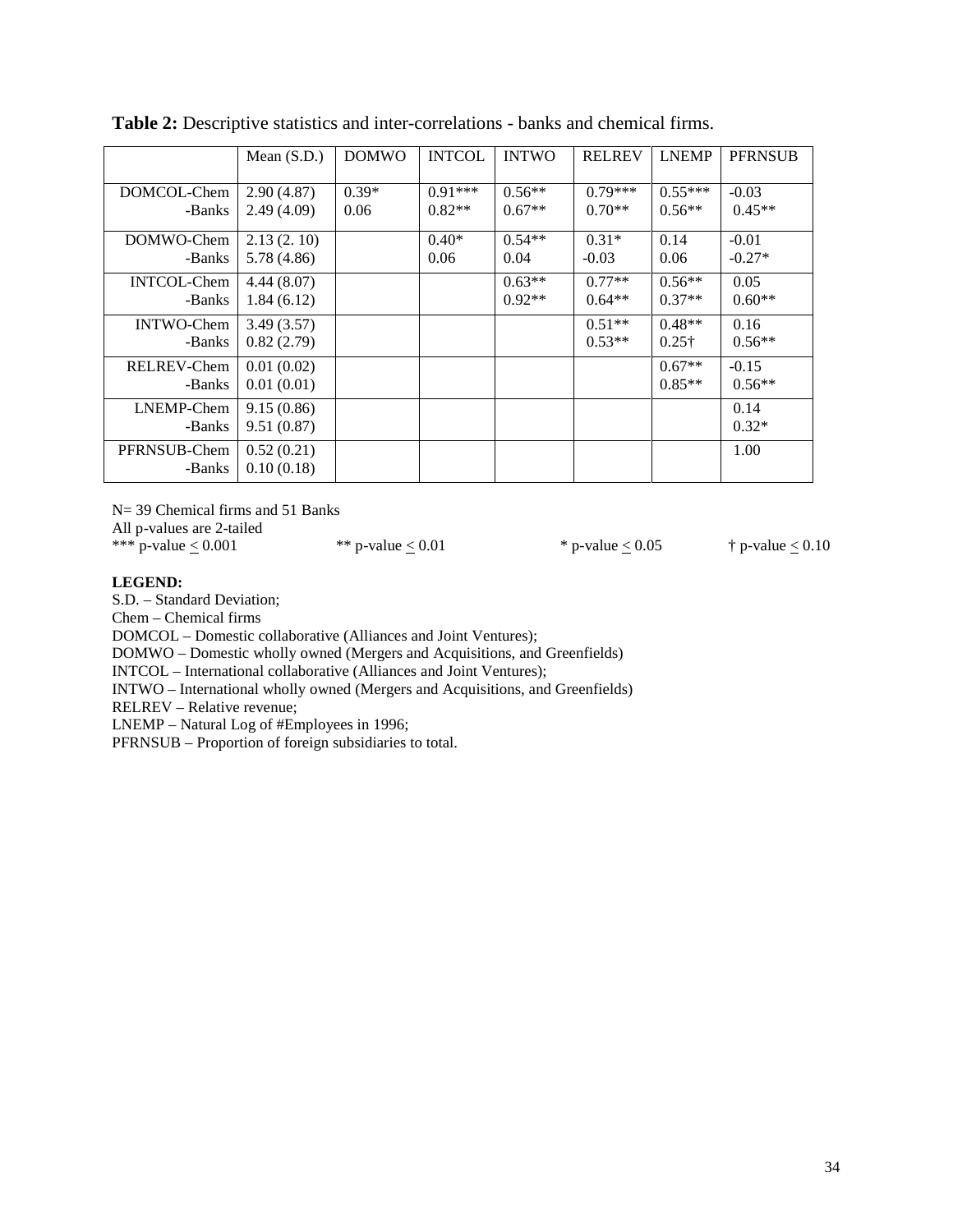**Table 3:** Multivariate analysis of variance for comparative growth between goods producers and service providers.

Dependent Variables: Domestic Growth and International Growth Multivariate Statistics

| <b>Effect</b>                       | Wilks' | F      | df   | <b>Significance</b> | Partial Eta <sup>2</sup> | <b>Observed</b> |
|-------------------------------------|--------|--------|------|---------------------|--------------------------|-----------------|
|                                     | Lambda |        |      | $(2-tailed)$        |                          | <b>Power</b>    |
| Intercept                           | 0.974  | 1.121  | 2,84 | 0.331               | 0.026                    | 0.241           |
| <b>Relative Revenue</b>             | 0.636  | 24.046 | 2,84 | 0.000               | 0.364                    | 1.000           |
| Size $(Logn$ Employees<br>1996)     | 0.979  | 0.921  | 2,84 | 0.402               | 0.021                    | 0.204           |
| Firm Type –<br><b>Bank/Chemical</b> | 0.709  | 17.218 | 2,84 | 0.000               | 0.291                    | 1.000           |

Parameter Estimates

| <b>Parameter</b>              | <b>Dependent</b>      | Coefficient | <b>Standard</b> | t-statistic | <b>Significance</b> |
|-------------------------------|-----------------------|-------------|-----------------|-------------|---------------------|
|                               | <b>Variable</b>       |             | <b>Error</b>    |             | $(1-tailed)$        |
| Intercept                     | DOM97-99 <sup>a</sup> | 12.393      | 9.085           | 1.364       | 0.088               |
|                               | INTL97-99 $b$         | 13.909      | 12.083          | 1.151       | 0.127               |
| <b>Relative Revenue</b>       | <b>DOM97-99</b>       | 284.385     | 60.351          | 4.712       | 0.000               |
|                               | <b>INTL97-99</b>      | 544.778     | 80.261          | 6.788       | 0.000               |
| <b>Size</b>                   | DOM97-99              | $-0.765$    | 1.004           | $-0.762$    | 0.224               |
|                               | <b>INTL97-99</b>      | $-1.818$    | 1.336           | $-1.361$    | 0.088               |
| Firm Type-Chemical $\text{c}$ | <b>DOM97-99</b>       | $-3.436$    | 1.184           | $-2.902$    | 0.002               |
|                               | <b>INTL97-99</b>      | 4.845       | 1.575           | 3.077       | 0.001               |
|                               |                       |             |                 |             |                     |

DOM97-99: Domestic Growth 1997-1999; INTL97-99: International Growth 1997-1999

a. Overall model F-statistic = 16.388, p <0.0001, df = (3,85), Observed power = 1.00,  $R^2$  = 0.366 (Adjusted  $R^2$  = 0.344).

b. Overall model F-statistic = 30.698, p <0.0001, df = (3,85), Observed power = 1.00,  $R^2 = 0.520$  (Adjusted  $R^2 = 0.503$ ).

c. Firm Type–Bank parameter is set to zero because it is redundant.

Statistically significant entries are in **bold**.